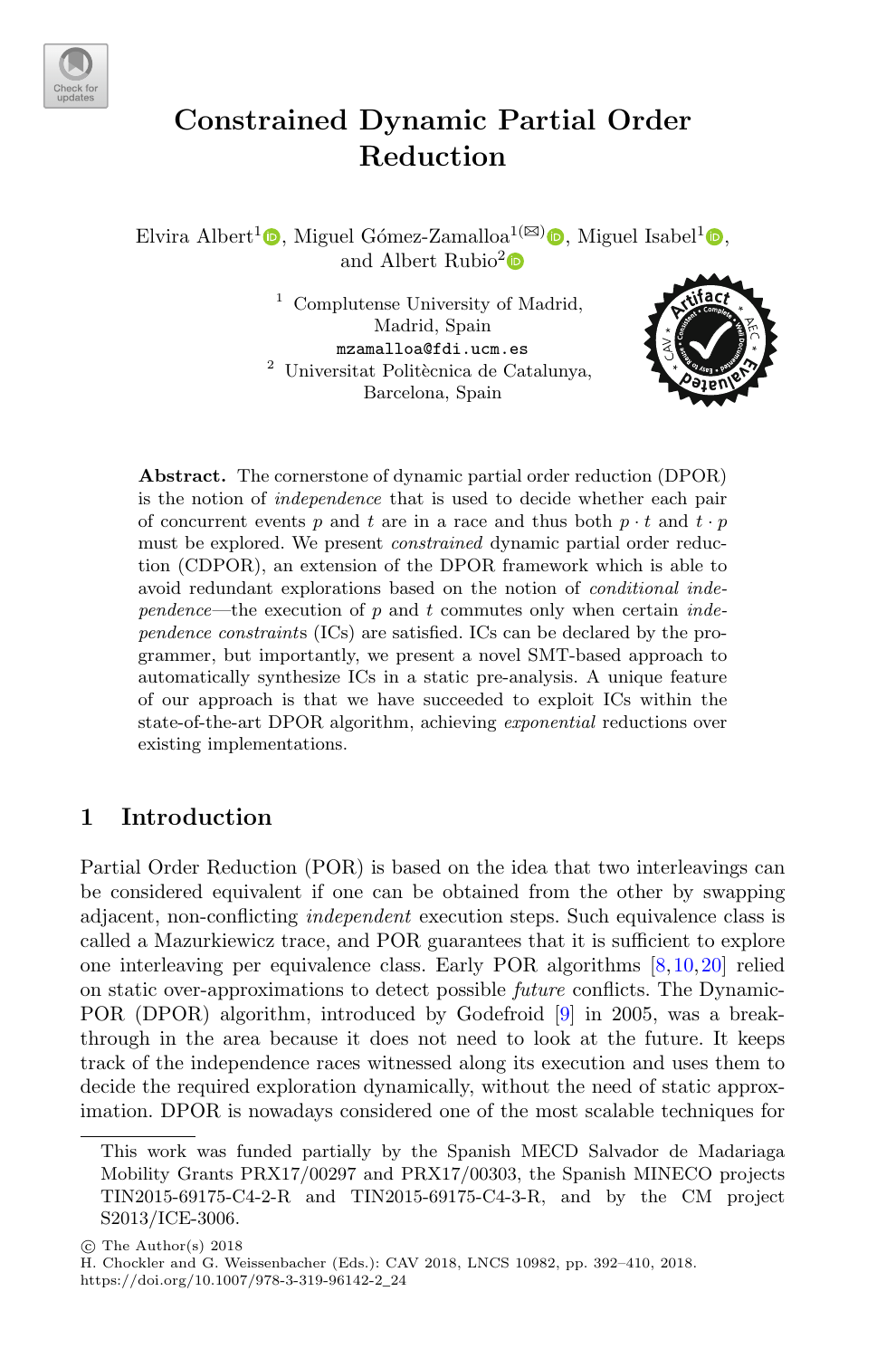software verification. The key of DPOR algorithms is in the dynamic construction of two types of sets at each scheduling point: the *sleep set* that contains processes whose exploration has been proved to be redundant (and hence should not be selected), and the *backtrack set* that contains the processes that have not been proved independent with previously explored steps (and hence need to be explored). Source-DPOR (SDPOR) [\[1,](#page-17-3)[2](#page-17-4)] improves the precision to compute backtrack sets (named *source* sets), proving optimality of the resulting algorithm for *any* number of processes w.r.t. an *unconditional independence* relation.

*Challenge.* When considering (S)DPOR with unconditional independence, if a pair of events is not independent in all possible executions, they are treated as potentially dependent and their interleavings explored. Unnecessary exploration can be avoided using conditional independence. E.g., two processes executing respectively the atomic instructions  $if(z > 0)$   $z = x$ ; and  $x = x + 1$ ; would be considered dependent even if <sup>z</sup> ≤ −1—this is indeed an *independence constraint* (IC) for these two instructions. Conditional independence was early introduced in the context of POR  $[11,15]$  $[11,15]$ . The first algorithm that has used notions of conditional independence within the state-of-the-art DPOR algorithm is Context-Sensitive DPOR (CSDPOR) [\[3](#page-17-7)]. However, CSDPOR does not use ICs (it rather checks state equivalence dynamically during the exploration) and exploits conditional (context-sensitive) independence only *partially* to extend the sleep sets. Our challenge is twofold: (i) extend the DPOR framework to exploit ICs during the exploration in order to both reduce the backtrack sets and expand the sleep sets as much as possible, (ii) statically synthesize ICs in an automatic pre-analysis.

*Contributions.* The main contributions of this work can be summarized as:

- 1. We introduce sufficient conditions –that can be checked dynamically– to soundly exploit ICs within the DPOR framework.
- 2. We extend the state-of-the-art DPOR algorithm with new forms of pruning (by means of expanding sleep sets and reducing backtrack sets).
- 3. We present an SMT-based approach to automatically synthesize ICs for *atomic blocks*, whose applicability goes beyond the DPOR context.
- 4. We experimentally show the exponential gains achieved by CDPOR on some typical concurrency benchmarks used in the DPOR literature before.

### **2 Background**

In this section we introduce some notations, the basic notions on the POR theory and the state-of-the-art DPOR algorithm that we will extend in Sect. [3.](#page-5-0)

Our work is formalized for a general model of concurrent systems, in which a program is composed of *atomic blocks* of code. An atomic block can contain just one (global) statement that affects the global state, a sequence of local statements (that only read and write the local state of the process) followed by a global statement, or a block of code with possibly several global statements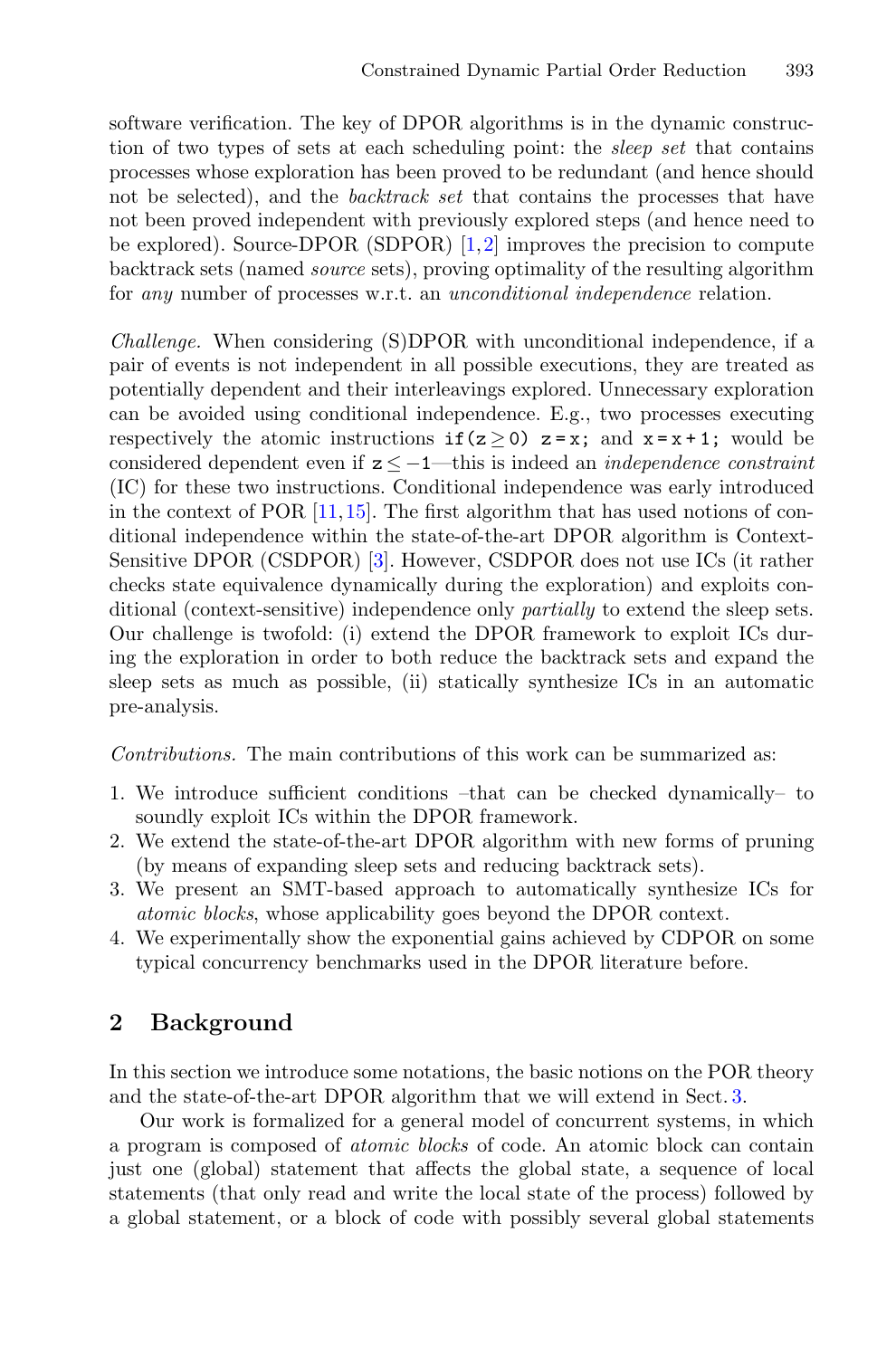but whose execution cannot interleave with other processes because it has been implemented as atomic (e.g., using locks, semaphores, etc.). Each atomic block in the program is given a unique block identifier. We use  $spam(P[ini])$  to create a new process. Depending on the programming language, P can be the name of a method and  $[ini]$  initial values for the parameters, or P can be the identifier of the initial block to execute and  $[ini]$  the initialization instructions, etc., in every case with mechanisms to continue the execution from one block to the following one. Notice that the use of atomic blocks in our formalization generalizes the particular case of considering atomicity at the level of single instructions.

As previous work on DPOR  $[1-3]$  $[1-3]$ , we assume the state space does not contain cycles, executions have finite unbounded length and processes are deterministic (i.e., at a given time there is at most one event a process can execute). Let  $\Sigma$ be the set of states of the system. There is a unique initial state  $s_0 \in \Sigma$ . The execution of a process p is represented as a partial function  $execute_n : \Sigma \mapsto \Sigma$ that moves the system from one state to a subsequent state. Each application of the function  $execute<sub>p</sub>$  represents the execution of an *atomic block* of the code that p is running, denoted as *event* (or execution step) of process p. An *execution sequence* E (also called *derivation*) of a system is a finite sequence of events of its processes starting from  $s_0$ , and it is uniquely characterized by the sequence of processes that perform steps of E. For instance,  $p \cdot q \cdot q$  denotes the execution sequence that first performs one step in  $p$ , followed by two steps in  $q$ . We use  $\epsilon$  to denote the empty sequence. The state of the system after E is denoted by  $s_{[E]}$ . The set of processes enabled in state s (i.e., that can perform an execution step from s) is denoted by *enabled*(*s*).

#### **2.1 Basics of Partial Order Reduction**

An *event*  $e$  of the form  $(p, i)$  denotes the *i*-th occurrence of process  $p$  in an execution sequence, and  $\hat{e}$  denotes the process p of event e, which is extended to sequences of events in the natural way. We write  $\bar{e}$  to refer to the identifier of the atomic block of code the event e is executing. The set of events in execution sequence E is denoted by  $dom(E)$ . We use  $e \leq_E e'$  to denote that event e occurs before event  $e'$  in E, s.t.  $\lt_E$  establishes a total order between events in E, and  $E \leq E'$  to denote that sequence E is a prefix of sequence E'. Let  $dom_{[E]}(w)$ denote the set of events in execution sequence  $E.w$  that are in sequence  $w$ , i.e.,  $dom(E.w)\,dom(E)$ . If w is a single process p, we use  $next_{[E]}(p)$  to denote the single event in  $dom_{[E]}(p)$ . If P is a set of processes,  $next_{[E]}(P)$  denotes the set of  $next_{[E]}(p)$  for all  $p \in P$ . The core concept in POR is that of the *happens-before* partial order among the events in execution sequence E, denoted by  $\rightarrow_E$ . This relation defines a subset of the  $\leq_E$  total order, such that any two sequences with the same happens-before order are equivalent. Any linearization  $E'$  of  $\rightarrow_E$  on  $dom(E)$  is an execution sequence with exactly the same happens-before relation  $\rightarrow_{E'}$  as  $\rightarrow_E$ . Thus,  $\rightarrow_E$  induces a set of equivalent execution sequences, all with the same happens-before relation. We use  $E \simeq E'$  to denote that E and E' are linearizations of the same happens-before relation. The happens-before partial order has traditionally been defined in terms of a *dependency* relation between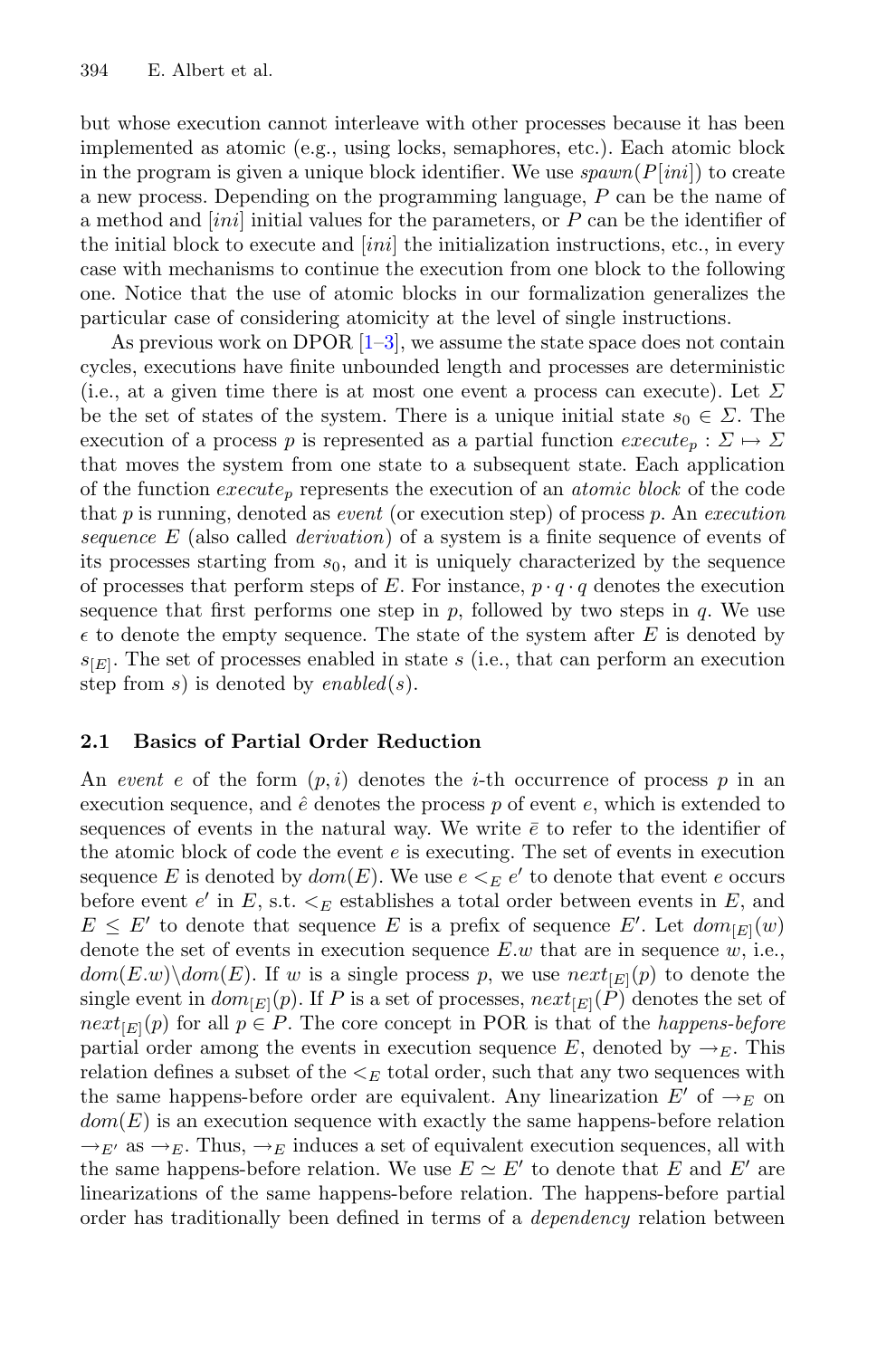#### **Algorithm 1.** (Source+Context-sensitive)+Constrained DPOR algorithm

```
1: procedure EXPLORE(E)2: if (\exists p \in (enabled(s_{[E]}) \setminus sleep(E))) then<br>3: back(E) := \{p\}.3: \operatorname{back}(E) := \{p\};<br>4: while \exists p \in (\operatorname{ba})4: while (\exists p \in (back(E) \setminus sleep(E))) do<br>5: let n = next_{E^1}(p):
              let n = next_{[E]}(p);6: for all (e \in dom(E) such that e \precsim_{E,p} n) do
 7: let E' = pre(E, e);8: let u = dep(E, e, n);9: if (\neg(U \Rightarrow (I_{\bar{e}, \bar{n}}, e, n, s_{[E', \hat{u}]})) then
10: updateBack(E, E', e, p);11: if C(s_{[E',\hat{u}]}) for some C \in I_{\bar{e},\bar{n}} then
12: add \hat{u}.p.\hat{e} to sleep(E');13: else
14: updateSleepCS(E, E', e, p);15: sleep(E.p): = \{x \mid x \in sleep(E), E \models p \diamond x\}<br>16: \cup \{x \mid n.x \in sleep(E)\}16: ∪ {x | p.x ∈ sleep(E)}<br>17: ∪ {x | x ∈ sleep(E), |{
17: \cup \{x \mid x \in \text{sleep}(E), |x| = 1, m = \text{next}_{[E]}(x), U \Rightarrow (I_{\bar{n}, \bar{m}}, n, m, s_{[E]})\};18: EXPLORE(E.p);19: sleep(E) := sleep(E) \cup \{p\};
```
<span id="page-3-0"></span>the execution steps associated to those events  $[10]$ . Intuitively, two steps p and q are *dependent* if there is at least one execution sequence E for which they do not commute, either because (i) one *enable*s the other (i.e., the execution of p leads to introducing q, or viceversa), or because (ii)  $s_{[E,p,q]} \neq s_{[E,q,p]}$ . We define  $dep(E, e, n)$  as the subsequence containing all events  $e'$  in E that occur after e and happen-before n in E.p (i.e.,  $e \leq_E e'$  and  $e' \to_{E,p} n$ ). The unconditional dependency relation is used for defining the concept of a *race* between two events. Event  $e$  is said to be in race with event  $e'$  in execution  $E$ , if the events belong to different processes, e happens-before  $e'$  in  $E$  ( $e \rightarrow_E e'$ ), and the two events are "concurrent", i.e. there exists an equivalent execution sequence  $E' \simeq E$  where the two events are adjacent. We write  $e \precsim_E e'$  to denote that e is in race with  $e'$  and that the race can be reversed (i.e., the events can be executed in reverse order). POR algorithms use this relation to reduce the number of equivalent execution sequences explored, with SDPOR ensuring that only one execution sequence in each equivalence class is explored.

#### **2.2 State-of-the-Art DPOR with Unconditional Independence**

Algorithm [1](#page-3-0) shows the state-of-the-art DPOR algorithm –based on the SDPOR algorithm of  $[1,2],$  $[1,2],$  $[1,2],$ <sup>[1](#page-3-1)</sup> which in turn is based on the original DPOR algorithm of [\[9\]](#page-17-2). We refer to this algorithm as DPOR in what follows. The context-sensitive extension of CSDPOR [\[3](#page-17-7)] (lines 14 and 16) and our extension highlighted in blue

<span id="page-3-1"></span><sup>1</sup> The extension to support *wake-up trees* [\[2\]](#page-17-4) is deliberately not included to simplify the presentation.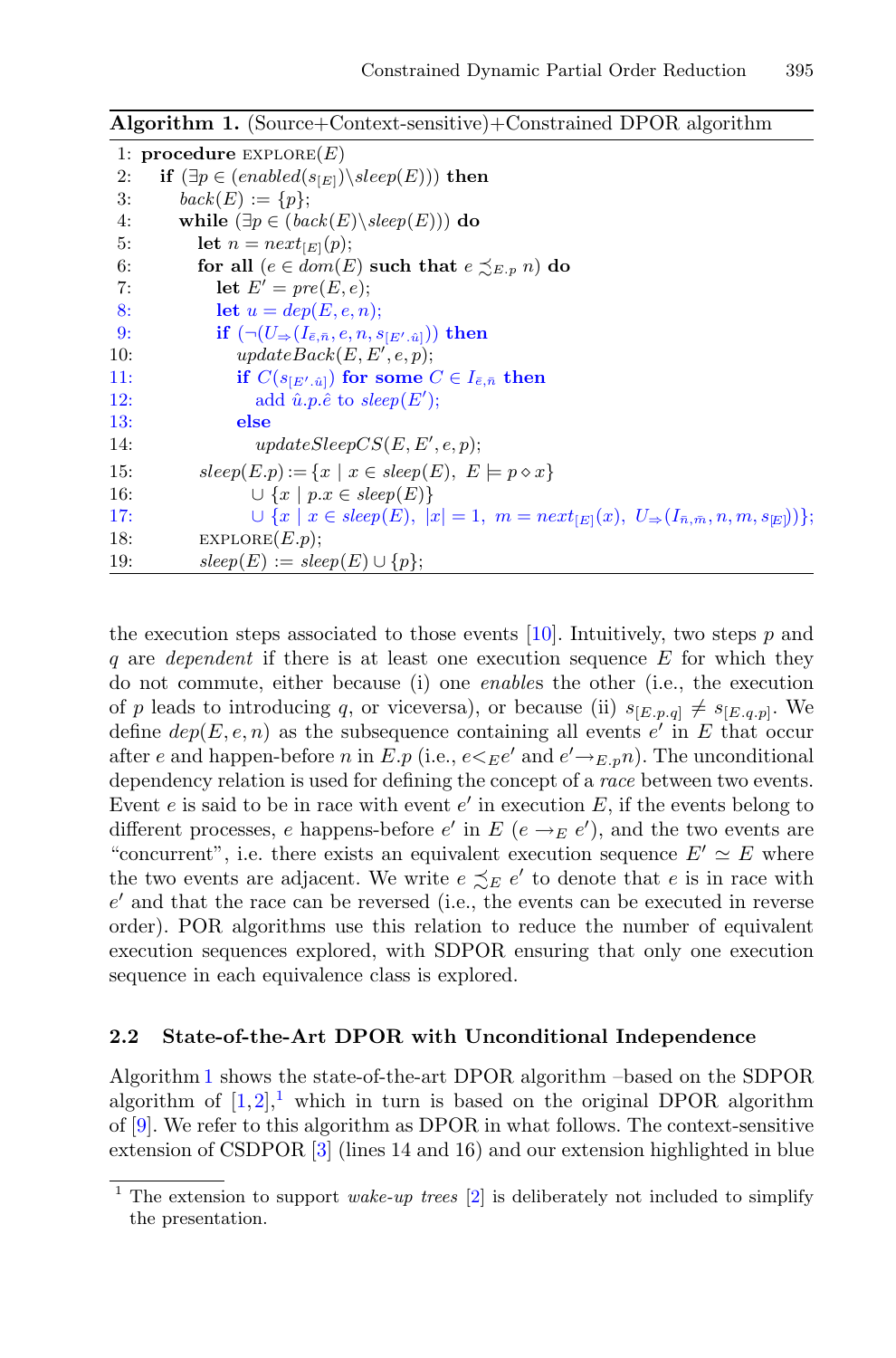(lines 8–10, 11–13 and 17) should be ignored by now and will be described in Sect. [3.](#page-5-0)

The algorithm carries out a depth-first exploration of the execution tree using POR receiving as parameter a derivation  $E$  (initially empty). Essentially, it dynamically finds reversible races and is able to backtrack at the appropriate scheduling points to reverse them. For this purpose, it keeps two sets at every prefix E' of E:  $back(E')$  with the set of processes that must be explored from E', and,  $sleep(E')$  with the set of sequences of processes that previous executions have determined do not need to be explored from  $E'$ . Note that in the original DPOR the sleep set contained only single processes, but in later improvements sequences of processes are added, so our description considers this general case. The algorithm starts by selecting any process  $p$  that is enabled by the state reached after executing E and is not already in  $sleep(E)$ . If it does not find any such process p, it stops. Otherwise, after setting  $back(E) = \{p\}$  to start the search, it explores every element in  $back(E)$  that is not in  $sleep(E)$ . The backtrack set of E might grow as the loop progresses (due to later executions of line 10). For each such  $p$ , DPOR performs two phases: race detection (lines 6, 7) and 10) and state exploration (lines 15, 18 and 19). The race detection starts by finding all events e in  $dom(E)$  such that  $e \precsim_{E,p} n$ , where n is the event being selected (see line 5). For each such e, it sets  $E'$  to  $pre(E, e)$ , i.e., to be the prefix of E up to, but not including e. Procedure update Back modifies  $back(E')$ in order to ensure that the race between  $e$  and  $n$  is reversed. The source-set extension of [\[1,](#page-17-3)[2](#page-17-4)] detects cases where there is no need to modify  $back(E')$  -this is done within procedure *updateBack* whose code is not shown because it is not affected by our extension. After this, the algorithm continues with the state exploration phase for  $E.p$ , by retaining in its sleep set any element x in  $sleep(E)$ whose events in E.p are independent of the next event of p in E (denoted as  $E \models p \diamond x$ , i.e., any x such that  $next_{[E]}(p)$  would not happen-before any event in  $dom(E.p.x)\,dom(E.p)$ . Then, the algorithm explores E.p, and finally it adds p to sleep(E) to ensure that, when backtracking on E, p is not selected until a dependent event with it is selected. All versions of the DPOR algorithm (except [\[3](#page-17-7)]) rely on the unconditional (or context-insensitive) dependency relation. This relation has to be over-approximated, usually by requiring that global variables accessed by one execution step are not modified by the other.

*Example [1](#page-5-1).* Consider the example in Fig. 1 with 3 processes  $p, q, r$  containing a single atomic block. Since all processes have a single event, by abuse of notation, we refer to events by their process name throughout all examples in the paper. Relying on the usual over-approximation of dependency all three pairs of events are dependent. Therefore, starting with one instance per process, the algorithm has to explore 6 execution sequences, each with a different happens-before relation. The tree, including the dotted and dashed fragments, shows the exploration from the initial state  $z = -2$ ,  $x = -2$ . The value of variable z is shown in brackets at each state. Essentially, in all states of the form E.e, the algorithm always finds a reversible race between the next event of the current selected process  $(p, q \text{ or } r)$  and e, and adds it to  $back(E)$ . Also, when backtracking on E, none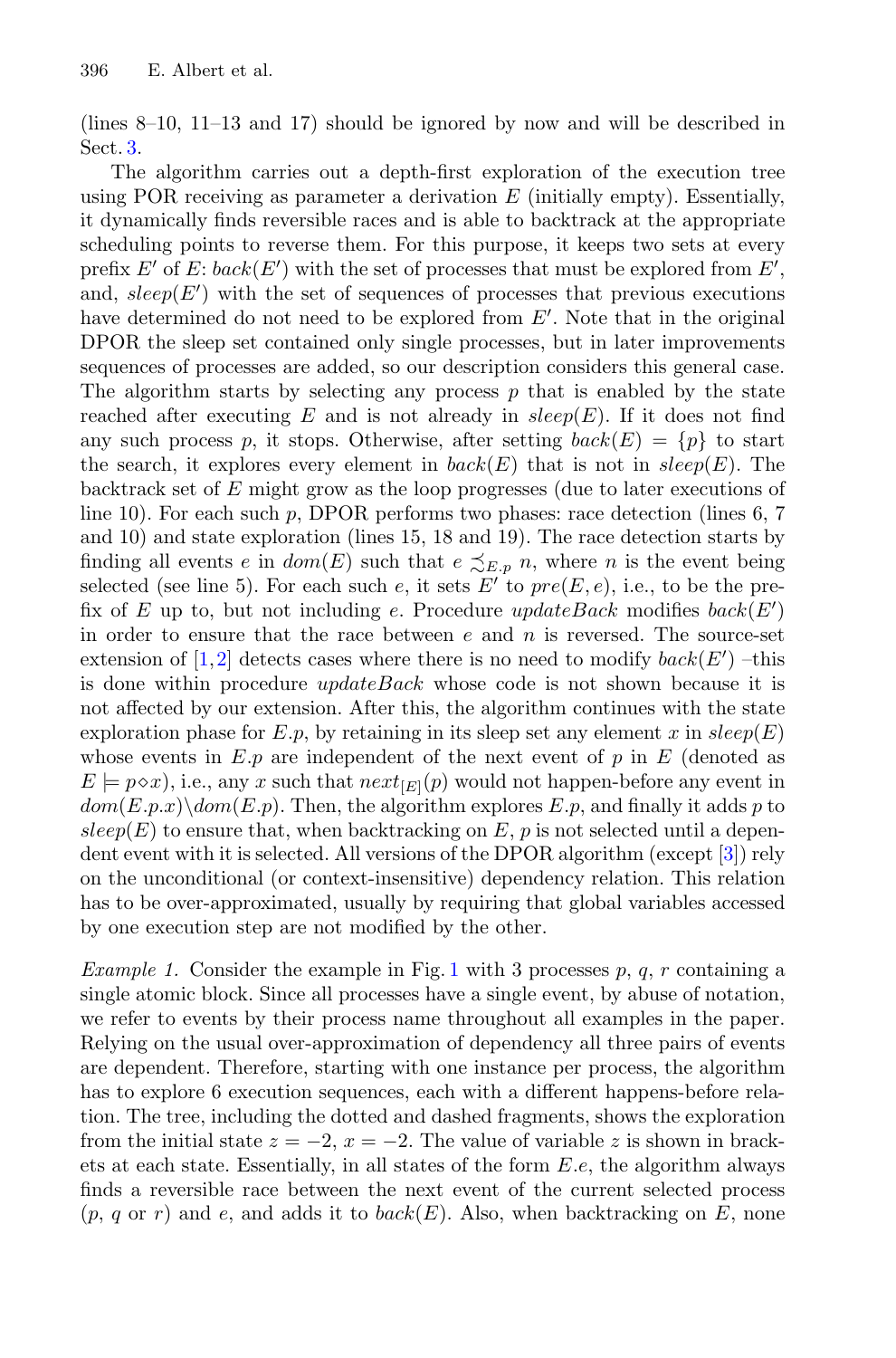of the elements in  $sleep(E)$  is propagated down, since all events are considered dependent. In the best case, considering an exact (yet unconditional) dependency relation which realizes that events  $p$  and  $r$  are independent, the algorithm will make the following reductions. In state 6,  $p$  and  $r$  will not be in race and hence p will not be added to  $back(q)$ . This avoids exploring the sequence p.r from 5. When backtracking on state 0 with r, where  $sleep(\epsilon) = \{p, q\}, p$  will be propagated down to  $sleep(r)$  since  $\epsilon \models r \diamond p$ , hence avoiding the exploration of p.q from 8. Thus, the algorithm will explore 4 sequences.



<span id="page-5-1"></span>**Fig. 1.** Left: code of working example (up) and ICs (down). Right: execution tree starting from  $z = -2$ ,  $x = -2$ . Full tree computed by SDPOR, dotted fragment not computed by CSDPOR, and, dashed+dotted fragment not computed by CDPOR.

# <span id="page-5-0"></span>**3 DPOR with Conditional Independence**

Our aim in CDPOR is twofold: (1) provide techniques to both infer and soundly check conditional independence, and (2) be able to exploit them at *all* points of the DPOR algorithm where dependencies are used. Section [3.1](#page-5-2) reviews the notions of conditional independence and ICs, and introduces a first type of check where ICs can be directly used in the DPOR algorithm. Section [3.2](#page-7-0) illustrates why ICs cannot be used at the remaining independence check points in the algorithm, and introduces sufficient conditions to soundly exploit them at those points. Finally, Sect. [3.3](#page-9-0) presents the CDPOR algorithm that includes all types of checks.

#### <span id="page-5-2"></span>**3.1 Using Precomputed ICs Directly Within DPOR**

<span id="page-5-3"></span>Conditional independence consists in checking independence at the given state.

**Definition 1 (conditional independence).** *Two events*  $\alpha$  *and*  $\beta$  *are* independent *in state* S, written indep( $\alpha$ ,  $\beta$ , S) *if (i1) none of them* enables *the other from S*; and, (i2) if they are both enabled in *S*, then  $S \xrightarrow{\alpha \beta} S'$  and  $S \xrightarrow{\beta \cdot \alpha} S'$ .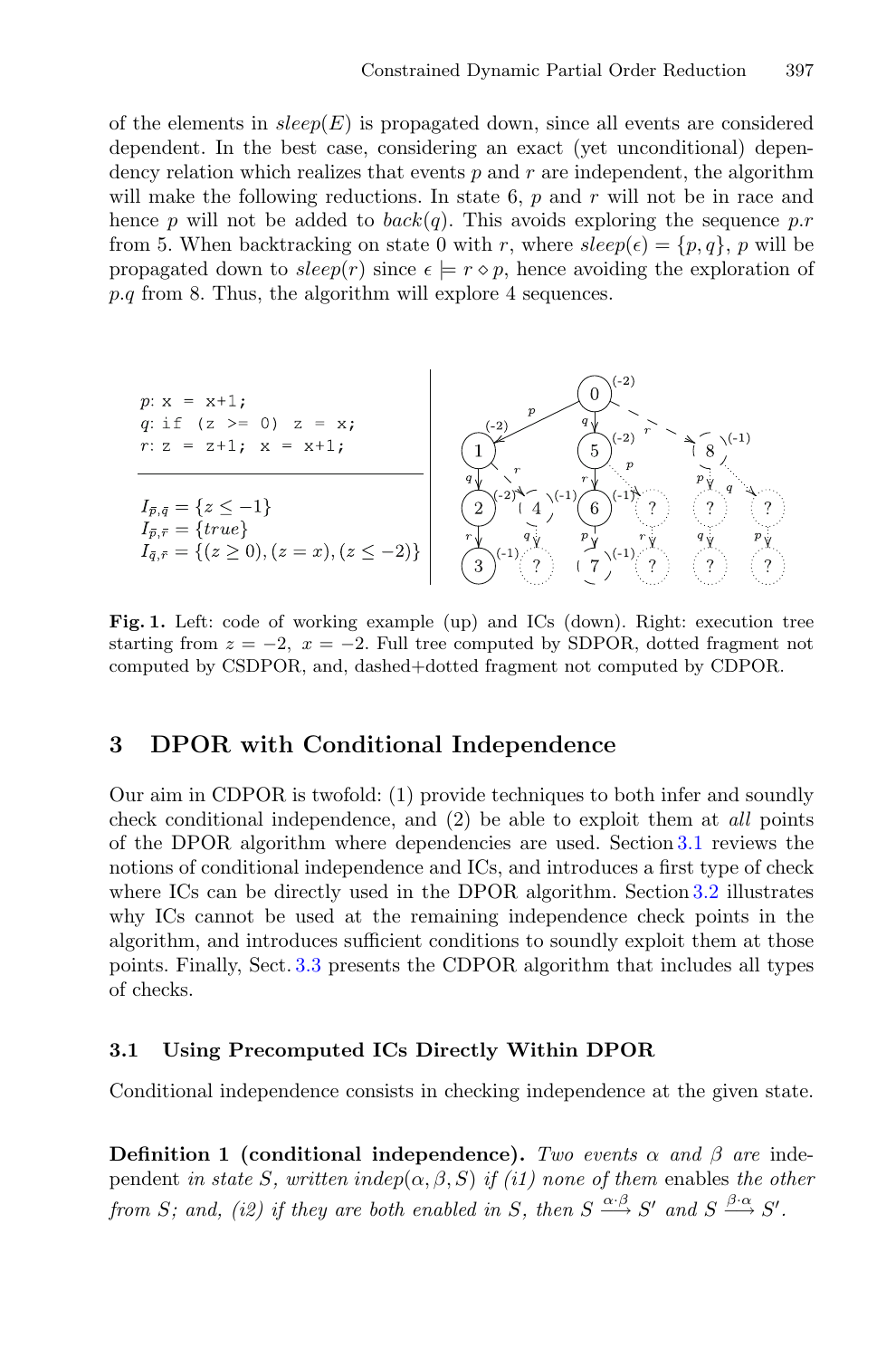The use of conditional independence in the POR theory was firstly studied in [\[15\]](#page-17-6), and it has been partially applied within the DPOR algorithm in CSDPOR [\[3\]](#page-17-7). Function *updateSleepCS* at line 14 and the modification of *sleep* at 16 encapsulate this partial application of CSDPOR (the code of *updateSleepCS* is not shown because it is not affected by our extension). Intuitively, *updateSleepCS* works as follows: when a reversible race is found in the current sequence being explored, it builds an *alternative* sequence which corresponds to the reverse race, and then checks whether the states reached after running the two sequences are the same. If they are, it adds the alternative sequence to the corresponding *sleep* set so that this sequence is not fully explored when backtracking. Therefore, sleep sets can contain *sequences* of events which can be propagated down via the rule of line 16 (i.e., if the event being explored is the head of a sequence in the sleep set, then the tail of the sequence is propagated down). In essence, the technique to check  $(i2)$  in Definition [1](#page-5-3) in CSDPOR consists in checking state equivalence with an alternative sequence in the current state (hence it is conditional) and, if the check succeeds, it is exploited in the *sleep* set only (and not in the *backtrack* set).

<span id="page-6-0"></span>*Example 2.* Let us explain the intuition behind the reductions that CSDPOR is able to achieve w.r.t. unconditional independence-based DPOR on the example. In state 1, when the algorithm selects q and detects the reversible race between q and  $p$ , it computes the alternative sequence  $q$ .  $p$  and realizes that  $s_{[p,q]} = s_{[q,p]}$ , and hence adds p.q to sleep( $\epsilon$ ). Similarly, in state 2, it computes p.r.q and realizes that  $s_{[p,q,r]} = s_{[p,r,q]}$  adding r.q to sleep(p). Besides these two alternative sequences, it computes two more. Overall, CSDPOR explores 2 complete sequences  $(p,q,r \text{ and } q.r.p)$  and 13 states (the 9 states shown, plus 4 additional states to compute the alternative sequences).

Instead of computing state equivalence to check  $(i2)$  as in [\[3](#page-17-7)], our approach assumes precomputed *independence constraints* (ICs) for all pairs of atomic blocks in the program. ICs will be evaluated at the appropriate state to determine the independence between pairs of concurrent events executing such atomic blocks.

**Definition 2 (ICs).** *Consider two events* α *and* β *that execute, respectively, the atomic blocks*  $\bar{\alpha}$  *and*  $\bar{\beta}$ *. The* independence constraints  $I_{\bar{\alpha}}$   $\bar{\beta}$  *are a set of boolean expressions (constraints) on the variables accessed by* α *and* β *(including local and global variables) s.t., if some constraint* C *in*  $I_{\bar{\alpha},\bar{\beta}}$  *holds in state* S, written  $C(S)$ , then condition (i2) of indep( $\alpha, \beta, S$ ) holds.

Our first contribution is in lines 11–13 where ICs are used within DPOR as follows. Before executing *updateSleepCS* at line 14, we check if some constraint in  $I_{\bar{e},\bar{n}}$  holds in the state  $s_{[E',\hat{u}]}$ , by building the sequence  $E'.\hat{u}$ , where  $u =$ dep(E, e, n). Only if our check fails we proceed to execute *updateSleepCS*. The advantages of our check w.r.t. *updateSleepCS* are: (1) the alternative execution sequence built by *updateSleepCS* is strictly longer than ours and hence more states will be explored, and (2) *updateSleepCS* must check state equivalence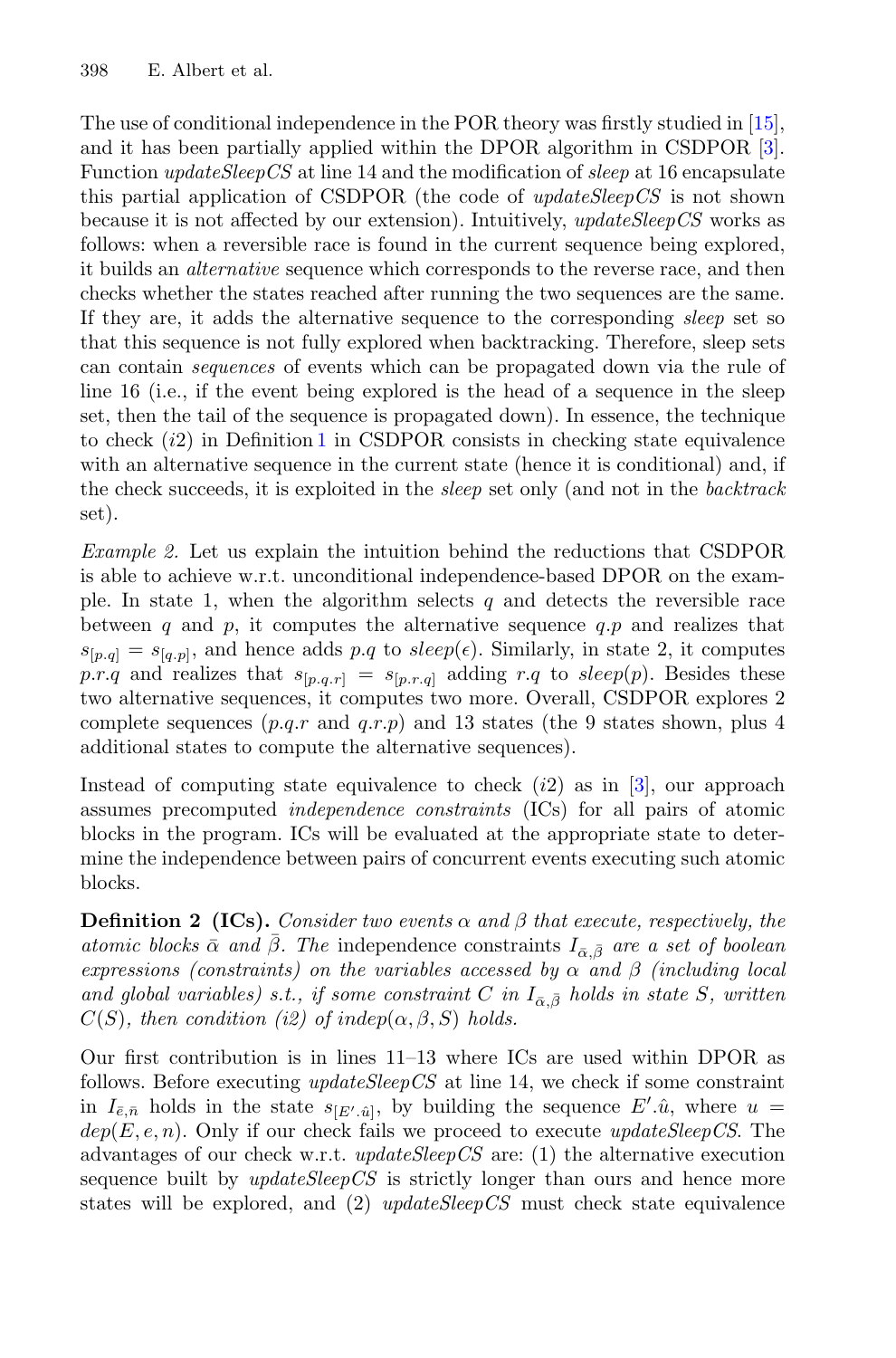while we evaluate boolean expressions. Yet, because our IC is an approximation, if we fail to prove independence we can still use *updateSleepCS*.

*Example 3.* Consider the ICs in Fig. [1](#page-5-1) (down left), which provide the constraints ensuring the independence of each pair of atomic blocks, and whose synthesis is explained in Sect. [4.1.](#page-10-0) In the exploration of the example, when the algorithm detects the reversible race between  $q$  and  $p$  in state 1, instead of computing q.p and then comparing  $s_{[p,q]} = s_{[q,p]}$  as in CSDPOR, we would just check the constraint in  $I_{\bar{p},\bar{q}}$  at state  $\epsilon$ , i.e., in  $z = -2$  (line 11), and since it succeeds, q.p is added to  $sleep(\epsilon)$ . The same happens at states 2, again at 1 (when backtracking with  $r$ ), and 5. This way we avoid the exploration of the additional 4 states due to the computation of the alternative sequences in Example [2](#page-6-0) (namely  $q.p, r.p$ and r.q from state 0, and r.q from 1). The algorithm is however still exploring many redundant derivations, namely states 4, 5, 6, 7 and 8.

# <span id="page-7-0"></span>**3.2 Transitive Uniformity: How to Further Exploit ICs Within DPOR**

The challenge now is to use ICs, and therefore conditional independence, at the remaining dependency checks performed by the DPOR algorithm, and most importantly, for the race detection (line 6). In the example, that would avoid the addition of q and r to back( $\epsilon$ ) and r to back(p), and hence would make the algorithm only explore the sequence  $p.q.r.$  Although that can be done in our example, it is unsound in general as the following counter-example illustrates.

<span id="page-7-1"></span>*Example 4.* Consider the same example but starting from the initial state  $z =$  $-1, x = -2$ . During the exploration of the first sequence p.q.r, the algorithm will not find any race since p and q are independent in  $z = -1$ , q and r are independent in  $z = x = -1$ , and, p and r are always independent. Therefore, no more sequences than p.q.r with final result  $z = 0$  will be explored. There is however a non-equivalent sequence,  $r.q.p$ , which leads to a different final state  $z = -1$ .

The problem of using conditional independence within the POR theory was already identified by Katz and Peled [\[15\]](#page-17-6). Essentially, the main idea of POR is that the different linearizations of a partial order yield equivalent executions that can be obtained by swapping adjacent independent events. However, this is no longer true with conditional dependency. In Example [4,](#page-7-1) using conditional independence, the partial order of the explored derivation  $p.q.r$  would be empty, which means there would be 6 possible linearizations. However  $r.q.p$  is not equivalent to p.q.r since q and p are dependent in  $s_{[r]}$ , i.e., when  $z = 0$ . An extra condition, called *uniformity*, is proposed in [\[15\]](#page-17-6) to allow using conditional independence within the POR theory. Intuitively, *uniform independence* adds a condition to Definition [1](#page-5-3) to ensure that independence holds at all successor states for those events that are enabled and are *uniformly independent* with the two events whose independence is being proved. While this notion can be checked *a posteriori* in a given exploration, it is unclear how it could be applied in a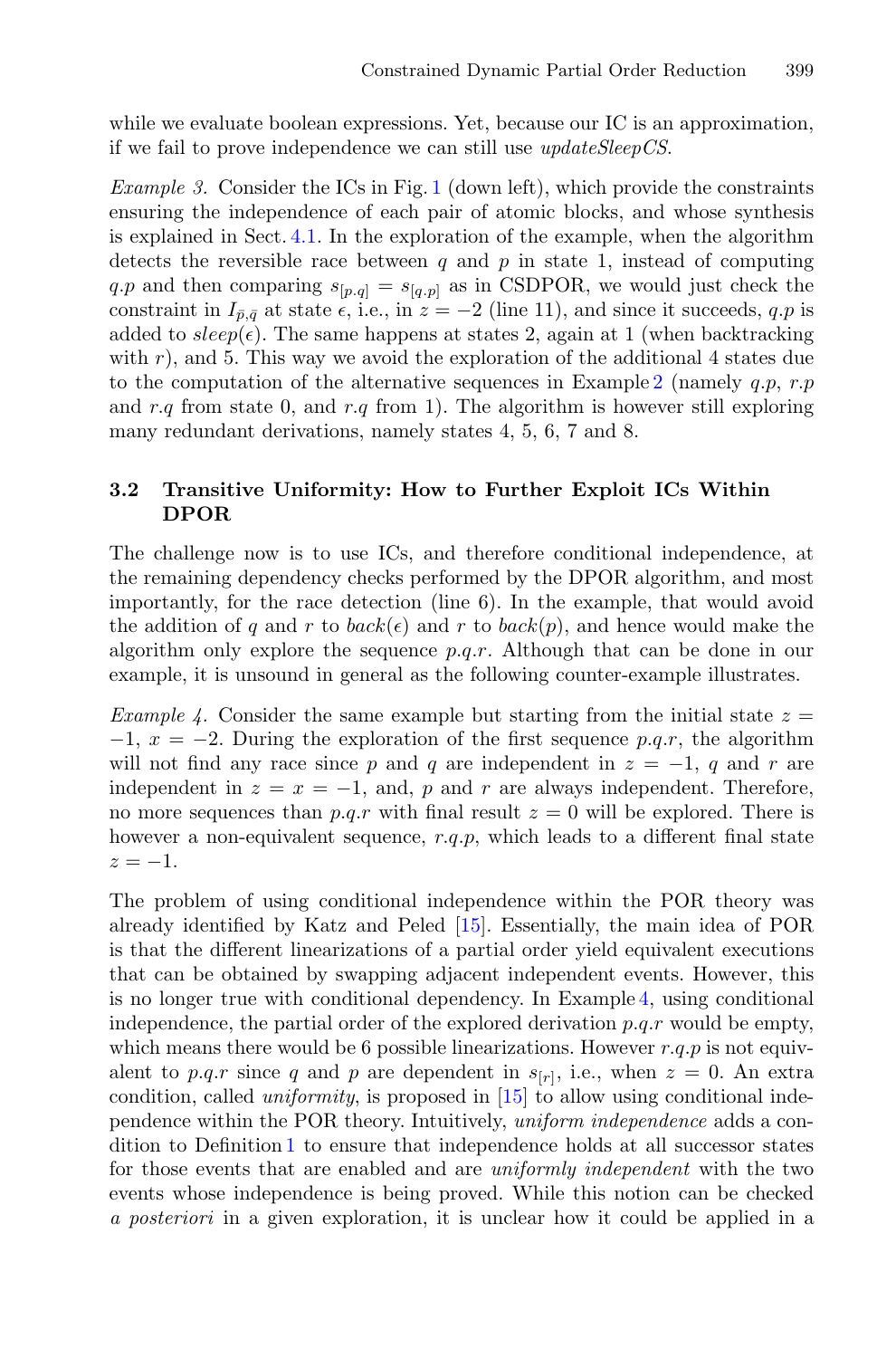dynamic setting where decisions are made *a priori*. Here we propose a weaker notion of uniformity, called *transitive uniformity*, for which we have been able to prove that the *dynamic*-POR framework is sound. The difference with [\[15\]](#page-17-6) is that our extra condition ensures that independence holds at all successor states for *all* events that are enabled, which is thus a superset of the events considered in [\[15](#page-17-6)]. We notice that the general happens-before definition of  $[1,2]$  $[1,2]$  $[1,2]$  does not capture our transitive uniform conditional independence below (namely property seven of  $[1,2]$  $[1,2]$  $[1,2]$  does not hold), hence CDPOR cannot be seen as an instance of SDPOR but rather as an extension.

**Definition 3.** *The* transitive uniform *conditional independence relation, written unif*( $\alpha, \beta, S$ )*, fulfills (i1) and (i2) and, (i3) unif*( $\alpha, \beta, S_\gamma$ ) *holds for all*  $\gamma \notin {\alpha, \beta}$  *enabled in* S, where  $S_{\gamma}$  *is defined by*  $S \xrightarrow{\gamma} S_{\gamma}$ .

During the exploration of the sequence  $p.q.r$  in Example [4,](#page-7-1) the algorithm will now find a reversible race between  $p$  and  $q$ , since the independence is not transitively uniform in  $z = -1, x = -2$ . Namely, *(i3)* does not hold since r is enabled and we have  $x = -1$  and  $z = 0$  in  $s_{[r]}$ , which implies  $\neg \textit{unif}(p, q, s_{[r]})$  ((*i2*) does not hold).

We now introduce sufficient conditions for transitive uniformity that can be precomputed statically, and efficiently checked, in our dynamic algorithm. Condition *(i1)* is computed dynamically as usual during the exploration simply storing enabling dependencies. Condition *(i2)* is provided by the ICs. Our sufficient conditions to ensure  $(i3)$  are as follows. For each atomic block b, we precompute *statically* (before executing DPOR) the set  $W(b)$  of the global variables that can be modified by the full execution of  $b$ , i.e., by an instruction in  $b$ or by any other block called from, or enabled by,  $b$  (transitively). To this end, we do a simple analysis which consists in: (1) First we build the call graph for the program to establish the calling relationships between the blocks in the program. Note that when we find a process creation instruction  $spam(P|ini)$  we have a calling relationship between the block in which the spawn instruction appears and  $P$ . (2) We obtain (by a fixed point computation) the largest relation fulfilling that g belongs to  $W(b)$  if either g is *modified* by an instruction in b or g belongs to  $W(c)$  for some block c called from b. This computation can be done with different levels of precision, and it is well-studied in the static analysis field [\[18](#page-17-8)]. We let  $G(C)$  be the set of global variables evaluated on constraint C in I.

**Definition 4 (sufficient condition for transitive uniformity,**  $U \rightarrow$ **).** Let E *be a sequence,* I *a set of constraints,*  $\alpha$  *and*  $\beta$  *be two events enabled in*  $s_{[E]}$ , *and*  $T = next_{[E]}(enable d(s_{[E]})) \setminus \{\alpha, \beta\}, we define  $U_{\Rightarrow}(I, \alpha, \beta, s_{[E]}) \equiv \exists C \in I$ :$  $C(s_{[E]}) \wedge ((\dot{G}(C) \cap \bigcup_{t \in T} \dot{W}(t)) = \emptyset).$ 

Intuitively, our sufficient condition ensures transitive uniformity by checking that the global variables involved in the constraint  $C$  of the IC used to ensure the uniformity condition are not modified by other enabled events in the state.

**Theorem 1.** *Given a sequence* E *and two events*  $\alpha$  *and*  $\beta$  *enabled in*  $s_{[E]}$ *, we have that*  $U \rightarrow (I_{\bar{\alpha}, \bar{\beta}}, \alpha, \beta, s_{[E]}) \Rightarrow \text{unif}(\alpha, \beta, s_{[E]})$ .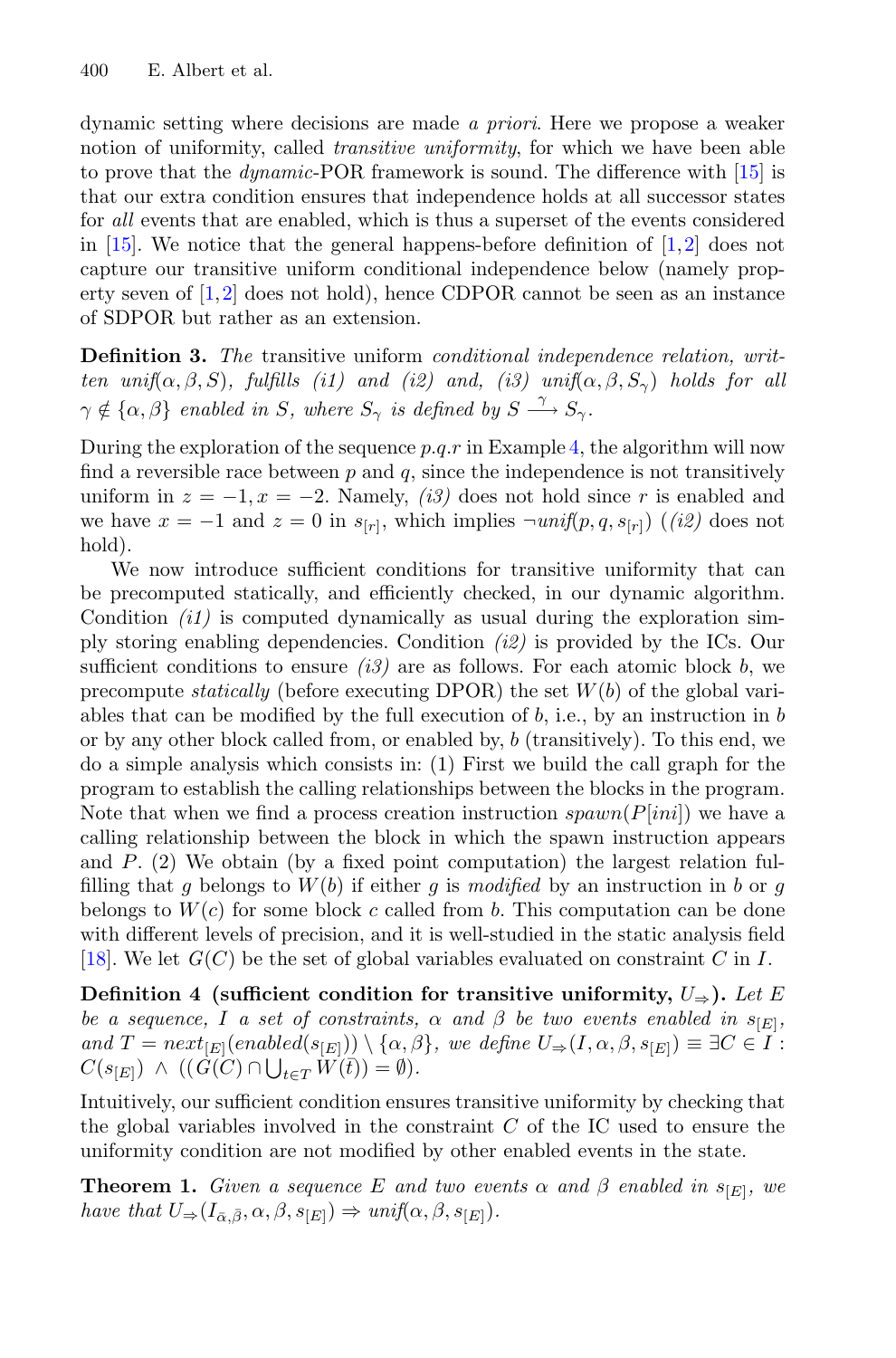#### <span id="page-9-0"></span>**3.3 The Constrained DPOR Algorithm**

The code highlighted in blue in Algorithm [1](#page-3-0) provides the extension to apply conditional independence within DPOR. In addition to the pruning explained in Sect. [3.1,](#page-5-2) it achieves two further types of pruning:

- 1. *Back-set reduction.* The race detection is strengthened with an extra condition (line 9) so that e and n (the next event of p) are in race only if they are not conditionally independent in state  $s_{[E',u]}$  (using our sufficient condition above). Here u is the sub-sequence of events of  $E$  that occur after e and "happen-before" n. This way the conditional independence is evaluated in the state after the shortest subsequence so that the events are adjacent in an equivalent execution sequence.
- 2. *Sleep-set extension.* An extra condition to propagate down elements in the sleep set is added (line  $17$ ) s.t. a sequence x, with just one process, is propagated if its corresponding event is conditionally independent of n in  $s_{[E]}$ .

It is important to note also that the inferred conditional independencies are recorded in the happens-before relation to be later re-used for subsequent computations of the  $\precsim$  and dep definitions.

*Example 5.* Let us describe the exploration for the example in Fig. [1](#page-5-1) using our CDPOR. At state 1, the algorithm checks whether  $p$  and  $q$  are in race.  $U_{\Rightarrow}(I_{\bar{p},\bar{q}}, p, q, S)$  does not hold in  $z = -2$  since, although  $(z \leq -1) \in I_{\bar{p},\bar{q}}$  holds, we have that  $G(z \leq -1) \cap W(r) = \{z\} \neq \emptyset$ . Process q is hence added to  $back(\epsilon)$ . On the other hand, since  $(z \leq -1) \in I_{\bar{p},\bar{q}}$  holds in  $z = -2$  (line 11), q.p is added to sleep( $\epsilon$ ) (line 12). At state 2 the algorithm checks the possible race between q and r after executing  $p$ . This time the transitive uniformity of the independence of q and r holds since  $(z \leq -2) \in I_{\bar{q},\bar{r}}$  holds, and there are no enabled events out of  $\{q, r\}$ . Our algorithm therefore avoids the addition of r to back(p) (pruning 1 above). The algorithm also checks the possible race between  $p$  and  $r$ in  $z = -2$ . Again, true  $\in I_{\bar{p}, \bar{r}}$  holds and is uniform since  $G(true) = \emptyset$  (pruning 1). The algorithm finishes the exploration of sequence  $p.q.r$  and then backtracks with q at state 0. At state 5 the algorithm selects process  $r$  ( $p$  is in the sleep set of 5 since it is propagated down from the q.p in  $sleep(\epsilon))$ . It then checks the possible race between q and r, which is again discarded (pruning 1), since transitive uniformity of the independence of  $q$  and  $r$  can be proved: we have that  $(z \leq -2) \in I_{\bar{q},\bar{r}}$  holds in  $z = -2$  and  $W(p) \cap G(z \leq -2) = \emptyset$ , where p is the only enabled event out of  $\{q, r\}$  and  $W(p) = \{x\}$ . This avoids adding r to  $back(\epsilon)$ . Finally, at state 5,  $p$  is propagated down in the new sleep set (pruning 2), since as before  $true \in I_{\bar{p}, \bar{r}}$  ensures transitive uniformity. The exploration therefore finishes at state 6.

Overall, on our working example, CDPOR has been able to explore only one complete sequence p.q.r and the partial sequence q.r (a total of 6 states). The latter one could be avoided if a more precise sufficient condition for uniformity is provided which, in particular, is able to detect that the independence of  $p$  and q in  $\epsilon$  is transitive uniform, i.e., it still holds after r (even if r writes variable z).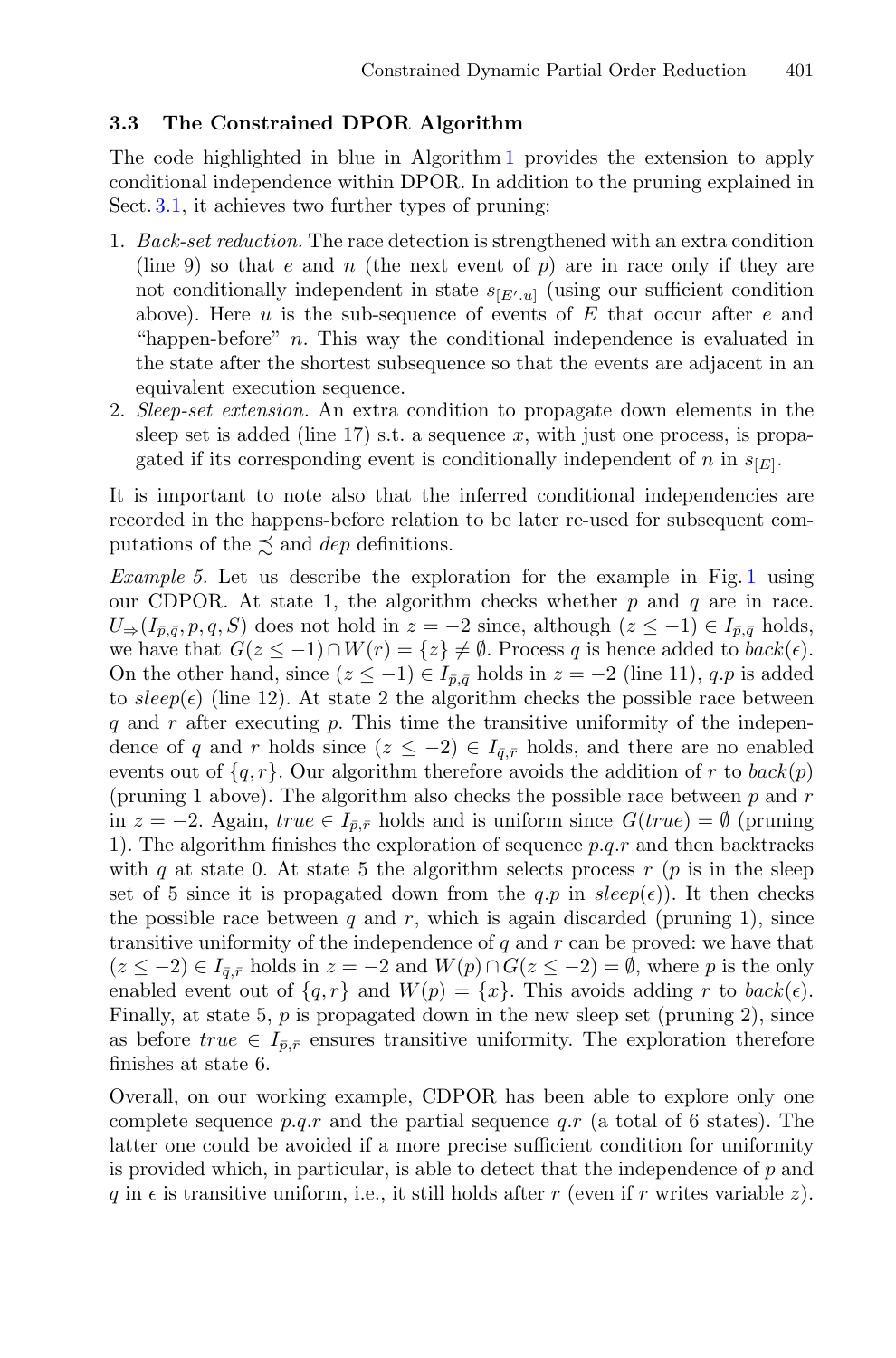**Theorem 2 (soundness).** *For each Mazurkiewicz trace* T *defined by the happens before relation,*  $\mathsf{Explore}(\epsilon, \emptyset)$  *in Algorithm [1](#page-3-0) explores a complete execution sequence*  $T'$  that reaches the same final state as  $T$ .

# **4 Automatic Generation of ICs Using SMT**

Generating ICs amounts to proving (conditional) program equivalence w.r.t. the global memory. While the problem is very hard in general, proving equivalence of smaller blocks of code becomes more tractable. This section introduces a novel SMT-based approach to synthesize ICs between pairs of atomic blocks of code. Our ICs can be used within any transformation or analysis tool –beyond DPOR– which can gain accuracy or efficiency by knowing that fragments of code (conditionally) commute. Section [4.1](#page-10-0) first describes the inference for basic blocks; Sect. [4.2](#page-11-0) extends it to handle process creation and Sect. [4.3](#page-13-0) outlines other extensions, like loops, method invocations and data structures.

### <span id="page-10-0"></span>**4.1 The Basic Inference**

In this section we consider blocks of code containing conditional statements and assignments using linear integer arithmetic (LIA) expressions. The first step to carry out the inference is to transform q and r into two respective *deterministic* Transition Systems (TSs),  $T_q$  and  $T_r$  (note that q and r are assumed to be deterministic), and compose them in both reverse orders  $T_{a r}$  and  $T_{r a}$ . Consider  $r$  and  $q$  in Fig. [1](#page-5-1) whose associated TSs are (primed variables represent the final value of the variables):

$$
T_q: z \geq 0 \rightarrow z' = x;
$$
  
\n
$$
T_r: true \rightarrow x' = x + 1, z' = z + 1;
$$
  
\n
$$
z < 0 \rightarrow z' = z;
$$

The code to be analyzed is the composition of  $T_q$  and  $T_r$  in both orders:

$$
T_{q \cdot r}: \ z \ge 0 \to x' = x + 1, z' = x + 1; \qquad T_{r \cdot q}: \ z \ge -1 \to x' = x + 1, z' = x + 1; z < 0 \to x' = x + 1, z' = z + 1; \qquad z < -1 \to x' = x + 1, z' = z + 1;
$$

In what follows we denote by  $T_{a,b}$  the deterministic TS obtained from the concatenation of the blocks  $a$  and  $b$ , such that all variables are assigned in one instruction using parallel assignment. We let  $A|_G$  be the restriction to the global memory of the assignments in  $A$  (i.e., ignoring the effect on local variables). The following definition provides an SMT formula over LIA (a boolean formula where the atoms are equalities and inequalities over linear integer arithmetic expressions) which encodes the independence between the two blocks.

<span id="page-10-1"></span>**Definition 5 (IC generation).** *Let us consider two atomic blocks* q *and* r *and a global memory* G and let  $C_i \rightarrow A_i$  (resp.  $C'_j \rightarrow A'_j$ ) be the transitions in  $T_{q,r}$ *(resp.*  $T_{r \cdot q}$ *). We obtain*  $F_{q,r}$  *as the SMT formula:*  $\bigvee_{i,j} (C_i \wedge C'_j \wedge A_i |_{G} = A'_j |_{G})$ *.*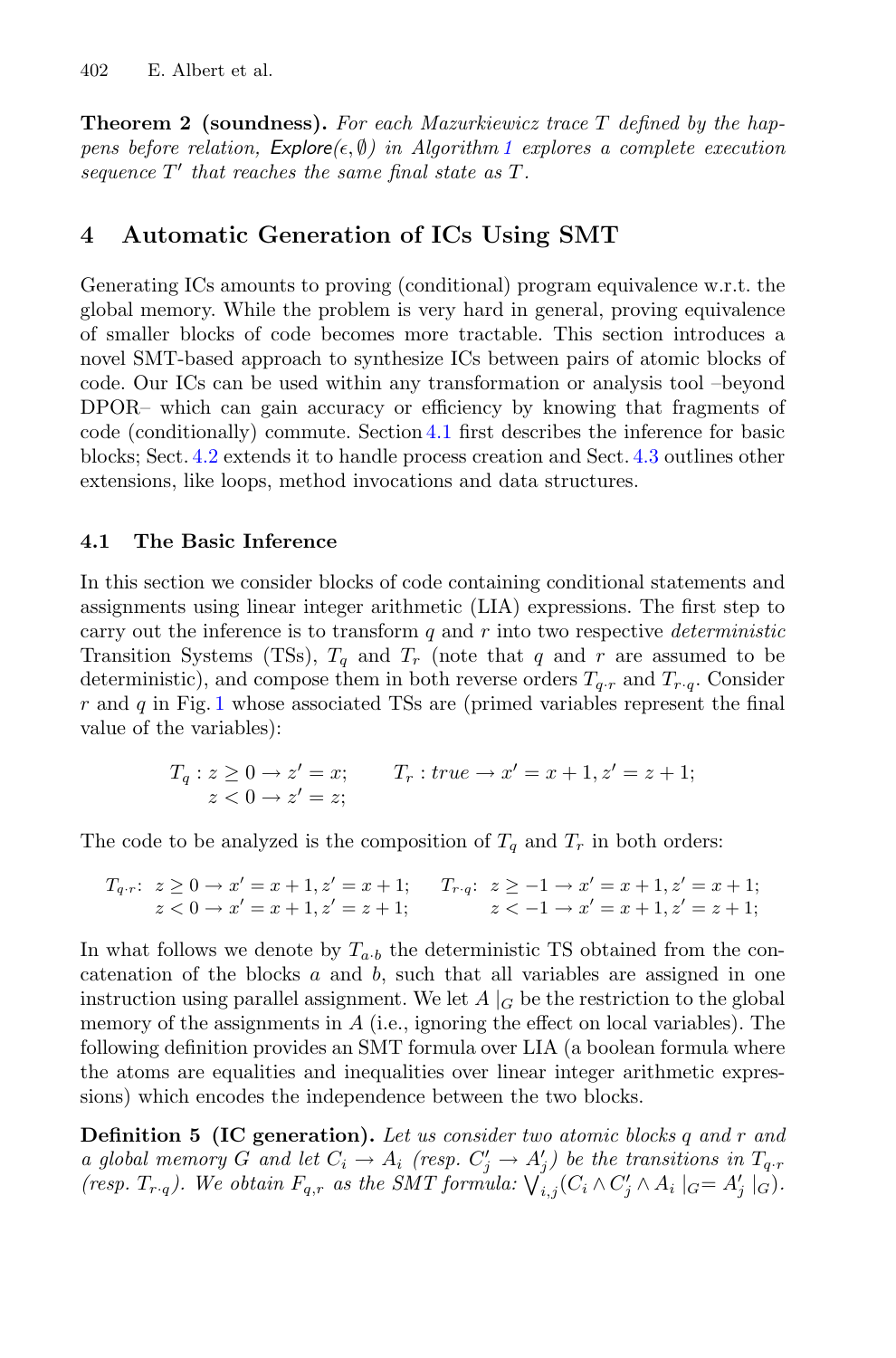Intuitively, the SMT encoding in the above definition has as solutions all those states where both a condition  $C_i$  of a transition in  $T_{q,r}$  and  $C'_j$  of a transition in  $T_{r,q}$  hold (and hence are compatible) and the final global state after executing all instructions in the two transitions (denoted  $A_i$  and  $A'_j$ ) remains the same.

Next, we generate the constraints of the independence condition  $I_{q,r}$  by obtaining a compact representation of all models over linear arithmetic atoms (computed by an *allSAT* SMT solver) satisfying  $F_{q,r}$ . In particular, we add a constraint in  $I_{q,r}$  for every obtained model.

*Example 6.* In the example, we have the TS with conditions and assignments:

$$
T_{q \cdot r}: C_1: z \ge 0 \quad A_1: x' = x + 1, z' = x + 1 \quad \Big| \quad T_{r \cdot q}: C'_1: z \ge -1 \quad A'_1: x' = x + 1, z' = x + 1
$$
  

$$
C_2: z < 0 \quad A_2: x' = x + 1, z' = z + 1 \quad \Big| \quad C'_2: z < -1 \quad A'_2: x' = x + 1, z' = z + 1
$$

and we obtain a set with three constraints  $I_{q,r} = \{(z \geq 0), (z = x), (z < -1)\}\$ by computing all models satisfying the following resulting formula:

$$
(z \ge 0 \land z \ge -1 \land x + 1 = x + 1 \land x + 1 = x + 1) \lor
$$
  
\n
$$
(z \ge 0 \land z < -1 \land x + 1 = x + 1 \land x + 1 = z + 1) \lor
$$
  
\n
$$
(z < 0 \land z \ge -1 \land x + 1 = x + 1 \land z + 1 = x + 1) \lor
$$
  
\n
$$
(z < 0 \land z < -1 \land x + 1 = x + 1 \land z + 1 = z + 1)
$$

The second conjunction is unsatisfiable since there is no model with both  $C_1$  and  $C_2'$ . On the other hand, the equalities of the first and the last conjunctions always hold, which give us the constraints  $z \geq 0$  and  $z \leq -2$ . Finally, all equalities hold when  $x = z$ , which give us the third constraint as a result for our SMT encoding.

Note that, as in this case  $F_{q,r}$  describes not only a sufficient but also a necessary condition for independence, the obtained constraints IC are also a sufficient and necessary conditions for independence. This allows removing line 14 in the algorithm, since the context-sensitive check will fail if line 11 does. However, the next extensions do not ensure that the generated ICs are necessary conditions.

#### <span id="page-11-0"></span>**4.2 IC for Blocks with Process Creation**

Consider the following two methods whose body constitutes an atomic block (e.g., the lock is taken at the method start and released at the return). They are inspired by a highly concurrent computation for the Fibonacci used in the experiments. Variables  $\pi r$  and  $r$  are global to all processes:

| fib(int $v$ ) {               | res(int $v$ ) {               |
|-------------------------------|-------------------------------|
| if $(v<1)$ $\{spam(res(v))\}$ | if $(nr>0)$ $\{nr=0; r=v; \}$ |
| else $\{spam(fib(v-1))\}$ ;   | else $\{spam(res(r+v)\};$     |
| $span(n(\text{fib}(v-2))$ ;   | $r=0; nr=1;$                  |
|                               |                               |

We now want to infer  $I_{\text{fib}(v),\text{fib}(v_1)}$ ,  $I_{\text{fib}(v),\text{res}(v_1)}$ ,  $I_{\text{res}(v),\text{res}(v_1)}$ . The first step is to obtain, for each block  $r$ , a *TS* with uninterpreted functions, denoted  $TS_r^u$ , in which transitions are of the form  $C \to (A, S)$  where A are the parallel assignments as in Sect. [4.1,](#page-10-0) and S is a multiset containing calls to fresh *uninterpreted* functions associated to the processes spawned within the transition (i.e., a process creation  $span(P)$  is associated to an uninterpreted function  $span(P)$ .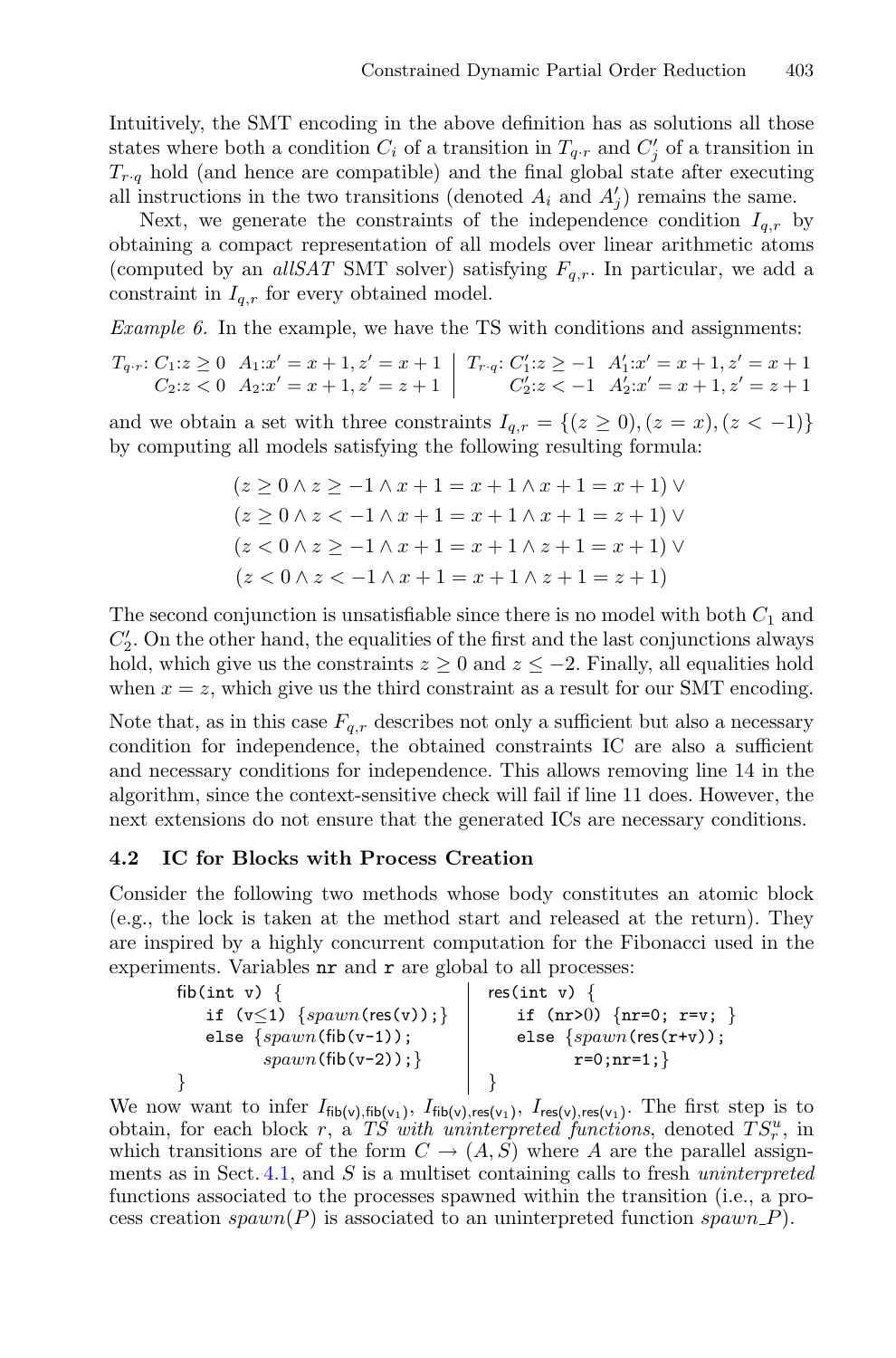<span id="page-12-0"></span>
$$
T_{\text{fib}}^u: v \le 1 \to (skip, \{spam\_res(v)\})
$$
  
\n
$$
v > 1 \to (skip, \{spam\_fib(v-1), spawn\_fib(v-2)\}
$$
  
\n
$$
T_{\text{res}}^u: nr \ge 0 \to (nr' = 0, r' = v, \{\})
$$
  
\n
$$
nr < 0 \to (nr' = 1, r' = 0, \{spam\_res(r + v)\}
$$

The following definition extends Definition [5](#page-10-1) to handle process creation. Intuitively, it associates a fresh variable to each different element in the multisets (mapping  $P'$  below) and enforces equality among the multisets.

**Definition 6 (IC generation with process creation).** Let us consider  $TS_{r,q}^u$ **behind b** (**i**) **generation** with process creation). Let us consult  $1 S_{r,q}^{u}$ <br>and  $TS_{q,r}^{u}$ . We define  $P = \{ \cup s \mid s \in S, \text{ with } C \rightarrow (A, S) \in TS_{r,q}^{u} \cup TS_{q,r}^{u} \}.$ Let  $P'$  be a mapping from the elements in  $P$  to fresh variables, and  $P'(S)$  be *the replacement of the elements in the multiset* S *applying the mapping* P *. Let*  $C_i \rightarrow (A_i, S_i)$   $(resp, C'_j \rightarrow (A'_j, S'_j))$  be the transitions in  $TS^u_{q,r}$   $(resp, TS^u_{r,q})$ . We *obtain*  $F_{q,r}$  *as the SMT formula:*  $\bigvee_{i,j} (C_i \wedge C'_j \wedge A_i |_{G} = A'_j |_{G} \wedge P'(S_i) \equiv P'(S'_j)).$ 

For simplicity and efficiency, we consider that  $\equiv$  corresponds to the syntactic equality of the multisets. However, in order to improve the precision of the encoding we apply P' to  $S_i$  and  $S_j$  replacing two process creations by the same variable if they are equal modulo associativity and commutativity (AC) of arithmetic operators and after substituting the equalities already imposed by  $A_i \mid_G = A'_j$ (see example below). A more precise treatment can be achieved by using equality with uninterpreted functions (EUF) to compare the multisets of processes.

*Example 7.* Let us show how we apply the above definition to infer  $I_{res(v),res(v_1)}$ . We first build  $T_{\mathsf{res}(v) \cdot \mathsf{res}(v_1)}$  from  $T_{\mathsf{res}(v)}$  by composing it with itself:

$$
nr \le 0 \rightarrow (nr' = 0, r' = v_1, \{spam\_res(r+v)\})
$$
  

$$
nr > 0 \rightarrow (nr' = 1, r' = 0, \{spam\_res(v+v_1)\})
$$

and  $T_{res(v_1)\text{-}res(v)}$  which is like the one above but exchanging v and  $v_1$ . Next, we define  $P' = \{spam\_res(r + v) \mapsto x_1, spawn\_res(v + v_1) \mapsto x_2, spawn\_res(r + v_1) \mapsto x_3, spawn\_res(r + v_1) \mapsto x_4, spawn\_res(r + v_1) \mapsto x_5, spawn\_res(r + v_1) \mapsto x_6, spawn\_res(r + v_1) \mapsto x_7, spawn\_res(r + v_1) \mapsto x_8, spawn\_res(r + v_1) \mapsto x_9, spawn\_res(r + v_1) \mapsto x_9, spawn\_res(r + v_1) \mapsto x_9, spawn\_res(r + v_1) \mapsto x_9, spawn\_res(r + v_1) \mapsto x_9, spawn\_$  $v_1 \rightarrow x_3$ , spawn\_res( $v_1 + v \rightarrow x_4$ } and apply it with the improvement described above

$$
(nr \le 0 \land nr \le 0 \land 0 = 0 \land v = v_1 \land \{x_1\} = \{x_1\}) \lor
$$
  
\n
$$
(nr \le 0 \land nr > 0 \land 0 = 1 \land v_1 = 0 \land \{x_1\} = \{x_4\}) \lor
$$
  
\n
$$
(nr > 0 \land nr \le 0 \land 1 = 0 \land 0 = v \land \{x_2\} = \{x_3\}) \lor
$$
  
\n
$$
(nr > 0 \land nr > 0 \land 1 = 1 \land 0 = 0 \land \{x_2\} = \{x_2\})
$$

Note that the second and the third conjunction are unfeasible and hence can be removed from the formula. In the first one  $spawn\_res(r + v_1)$  is replaced by  $x_1$  (instead of  $x_3$ ) since we can substitute  $v_1$  by v as  $v = v_1$  is imposed in the conjunction and in the fourth one  $spawn\_res(v_1 + v)$  is replaced by  $x_2$  (instead of  $x_4$ ) since it is equal modulo AC to  $spawn\_res(v + v_1)$ . Then we finally have

$$
(nr \le 0 \land nr \le 0 \land 0 = 0 \land v = v_1) \lor (nr > 0 \land nr > 0 \land 1 = 1 \land 0 = 0)
$$

As before,  $I_{\mathsf{res}(v),\mathsf{res}(v_1)} = \{(nr > 0), (v = v_1)\}\$ is then obtained by computing all satisfying models. In the same way we obtain  $I_{\text{fib}(v),\text{res}(v_1)} = I_{\text{fib}(v),\text{fib}(v_1)} = \{true\}.$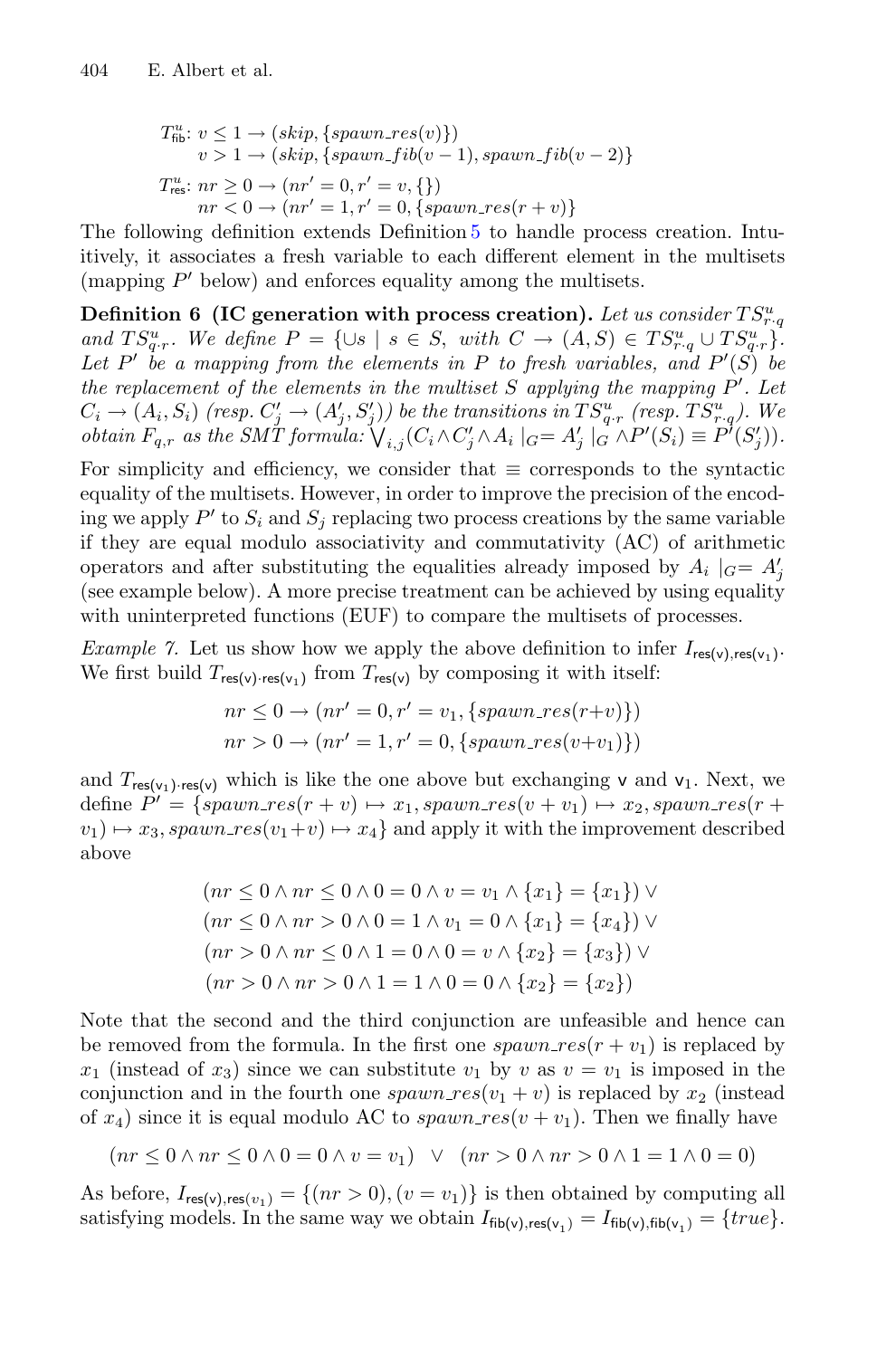The following theorem states the soundness of the inference of ICs, that holds by construction of the SMT formula.

**Theorem 3 (soundness of independence conditions).** *Given the assumptions in Definition [6,](#page-12-0) if*  $\exists C \in I_{r,q}$  *s.t.*  $C(S)$  *holds, then*  $S \xrightarrow{r \cdot q} S'$  *and*  $S \xrightarrow{q \cdot r} S'$ .

We will also get a necessary condition in those instances where the use of syntactic equality modulo AC on the multisets of created processes (as described above) is not loosing precision. This can be checked when building the encoding.

#### <span id="page-13-0"></span>**4.3 Other Extensions**

We abstract loops from the code of the blocks so that we can handle them as uninterpreted functions similarly to Definition [6.](#page-12-0) Basically, for each loop, we generate as many uninterpreted functions as variables it modifies (excluding local variables of the loop) plus one to express all processes created inside the loop. The functions have as arguments the variables accessed by the loop (again excluding local variables). This transformation allows us to represent that each variable might be affected by the execution of the loop over some parameters, and then check in the reverse trace whether we get to the loop over the same parameters.

**Definition 7 (loop extraction for IC generation).** *Let us consider a loop* L that accesses  $x_1, \ldots, x_n$  *variables and modifies*  $y_1, \ldots, y_m$  *variables (excluding local loop variables) and let*  $l_1, \ldots, l_{m+1}$  *be fresh function symbol names. We replace* L *by the following code:*

$$
x'_1 = x_1; \dots; x'_n = x_n; y_1 = l_1(x'_1, \dots, x'_n); \dots; y_m = l_m(x'_1, \dots, x'_n);
$$
  
span $(f_{m+1}(x'_1, \dots, x'_n));$  (only if there are spawn operations inside the loop)

Existing dependency analysis can be used to infer the subset of  $x_1, \ldots, x_n$  that affects each  $y_i$ , achieving more precision with a small pre-computation overhead.

The treatment of method invocations (or function calls) to be executed atomically within the considered blocks can be done analogously to loops by introducing one fresh function for every (non-local) variable that is modified within the method call and one more for the result. The parameters of these new functions are the original ones plus one for each accessed (non-local) variable. After the transformations for both loops and calls described above, we have TSs with function calls that are treated as uninterpreted functions in a similar way to Definition [6.](#page-12-0) However these functions can now occur in the conditions and the assignments of the TS. To handle them, we use again a mapping  $P''$  to remove all function calls from the TS and replace them by fresh integer variables. After that the encoding is like in Definition  $6$ , and we obtain an SMT formula over LIA, which is again sent to the allSAT SMT solver. Once we have obtained the models we replace back the introduced fresh variables by the function calls using the mapping  $P''$ . Several simplifications on equalities involving function calls can be done before and after invoking the solver to improve the result. As a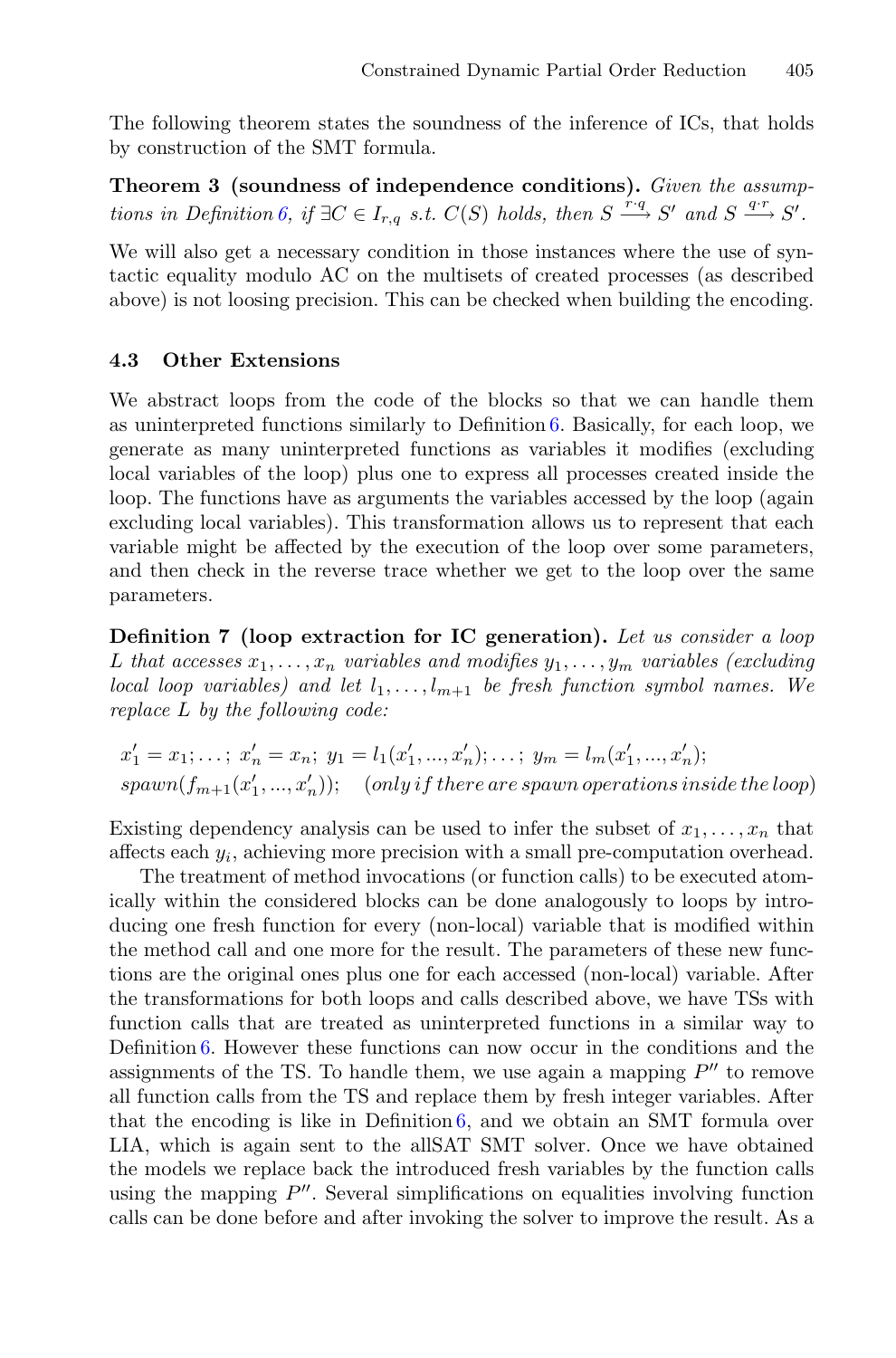final remark, data structures like lists or maps have been handled by expressing their uses as function calls, hence obtaining constraints that include conditions on them.

# **5 Experiments**

In this section we report on experimental results that compare the performance of three DPOR algorithms: SDPOR [\[1](#page-17-3),[2\]](#page-17-4), CSDPOR [\[3](#page-17-7)] and our proposal CDPOR. We have implemented and experimentally evaluated our method within the SYCO tool [\[3\]](#page-17-7), a systematic testing tool for message-passing concurrent programs. SYCO can be used online through its web interface available at [http://](http://costa.fdi.ucm.es/syco) [costa.fdi.ucm.es/syco.](http://costa.fdi.ucm.es/syco) To generate the ICs, SYCO calls a new feature of the VeryMax program analyzer [\[6\]](#page-17-9) which uses Barcelogic [\[5\]](#page-17-10) as SMT solver. As benchmarks, we have borrowed the examples from [\[3](#page-17-7)] (available online from the previous url) that were used to compare SDPOR with CSDPOR. They are classical concurrent applications: several concurrent sorting algorithms (QS, MS, PS), concurrent Fibonacci Fib, distributed workers Pi, a concurrent registration system Reg and database DBP, and a consumer producer interaction BB. These benchmarks feature the typical concurrent programming methodology in which computations are split into smaller atomic subcomputations which concurrently interleave their executions, and which work on the same shared data. Therefore, the concurrent processes are highly interfering, and both inferring ICs and applying DPOR algorithms on them becomes challenging.

We have executed each benchmark with size increasing input parameters. A timeout of 60 s is used and, when reached, we write  $\geq X$  to indicate that for the corresponding measure we encountered  $X$  units up to that point (i.e., it is at least X). Table [1](#page-15-0) shows the results of the executions for 6 different inputs. Column  $Tr$  shows the number of traces,  $S$  the number of states that the algorithms explore, and T the time in *sec* it takes to compute them. For CDPOR, we also show the time  $T^{smt}$  of inferring the ICs (since the inference is performed once for all executions, it is only shown in the first row). Times are obtained on an Intel(R) Core(TM) i7 CPU at  $2.5$  GHz with  $8$  GB of RAM (Linux Kernel 5.4.0). Columns G**<sup>s</sup>** and G**cs** show the time speedup of CDPOR over SDPOR and CSDPOR, respectively, computed by dividing each respective  $T$  by the time T of CDPOR. Column G**smt** shows the time speedup over CSDPOR including  $T^{smt}$  in the time of CDPOR. We can see from the speedups that the gains of CDPOR increase exponentially in all examples with the size of the input. When compared with CSDPOR, we achieve reductions up to 4 orders of magnitude for the largest inputs on which CSDPOR terminates (e.g., Pi, QS). It is important to highlight that the number of non-unitary sequences stored in sleep sets is 0 in every benchmark except in BB for which it remains quite low (namely for  $BB(11)$  the peak is 22).

W.r.t. SDPOR, we achieve reductions of 4 orders of magnitude even for smaller inputs for which SDPOR terminates (e.g., PS). Note that since most examples reach the timeout, the gains are at least the ones we show, thus the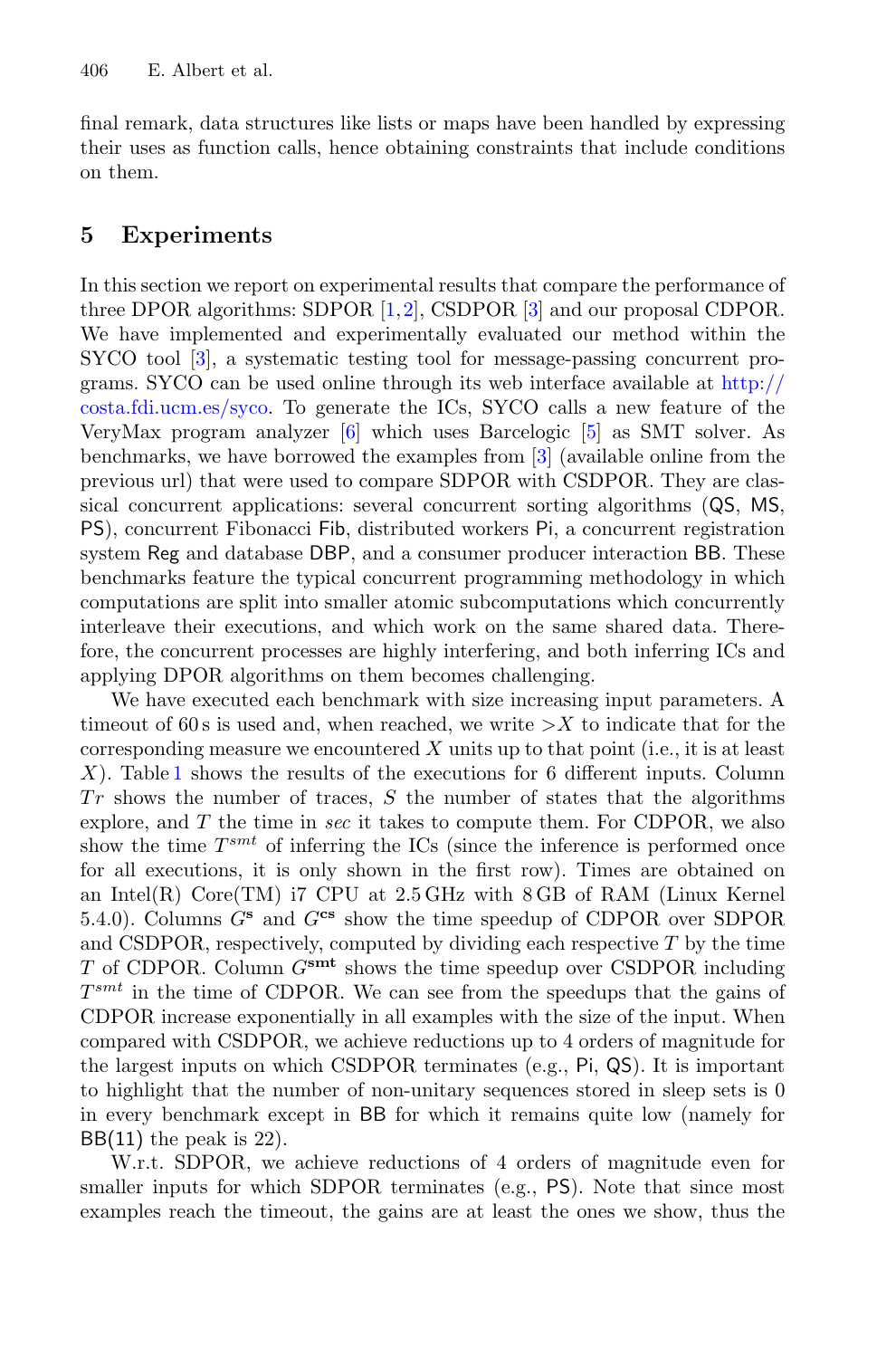<span id="page-15-0"></span>

|         | SDPOR       |                     |                  | $\texttt{CSDPOP}$ |              |          | <b>CDPOR</b>   |     |              |                  | Speed-up                 |                              |                           |
|---------|-------------|---------------------|------------------|-------------------|--------------|----------|----------------|-----|--------------|------------------|--------------------------|------------------------------|---------------------------|
| Bench.  | Tr          | s                   | T                | Tr                | s            | T        | Tr             | S   | $\mathbf T$  | $T^{\text{smt}}$ | $G^{\rm s}$              | $\mathbf{G}^{\textup{cs}}$   | $\mathbf{G}^\mathrm{smt}$ |
| Fib(6)  | 3k          | 26k                 | 7.7              | $\mathbf{1}$      | 244          | 0.1      | $\mathbf{1}$   | 50  | 0.03         | 0.12             | 366                      | $\overline{4}$               | 0.6                       |
| Fib(7)  | >13k        | >160k               | 60.0             | 1                 | 551          | 0.3      | 1              | 82  | 0.05         |                  | >1364                    | 6                            | 1.4                       |
| Fib(8)  | $>$ $8k$    | $>$ 101 $k$         | 60.0             | 1                 | 2k           | 0.7      | 1              | 134 | 0.12         |                  | >527                     | 6                            | 3.0                       |
| Fib(9)  | >4k         | >51k                | 60.0             | 1                 | 3k           | 2.8      | 1              | 218 | 0.25         |                  | >242                     | 12                           | 7.5                       |
| Fib(10) | >2k         | >27k                | 60.0             | $\mathbf 1$       |              | 8k 11.5  | 1              | 354 | 0.69         |                  | > 88                     | 17                           | 14.3                      |
| Fib(14) | >10         | >3k                 | 60.0             | >1                | >4k          | 60.0     | 1              |     | 3k 42.67     |                  | >2                       | >2                           | >1.5                      |
| QS(10)  | 512         | 9k                  | 2.6              | 1                 | 4k           | 1.0      | 1              | 38  | 0.02         | 11.99            | 199                      | $\overline{71}$              | 0.1                       |
| QS(13)  | 5k          |                     | 91k 29.5         | 1                 | 29k          | 7.9      | 1              | 50  | 0.03         |                  | 1474                     | 395                          | 0.7                       |
| QS(15)  | >7k         | >157k               | 60.0             | $\mathbf{1}$      | 115k 42.6    |          | $\mathbf{1}$   | 58  | 0.05         |                  | >1500                    | 1064                         | 3.6                       |
| QS(20)  | $>$ 4 $k$   | $>98k$ 60.0         |                  | >1                | $>148k$ 60.0 |          | 1              | 78  | 0.04         |                  | >1539                    | >1539                        | > 5.0                     |
| QS(25)  | >3k         | > 96k               | 60.0             | >1                | >133k        | 60.0     | 1              | 98  | 0.06         |                  | >1017                    | >1017                        | > 5.0                     |
| QS(200) | >5          | >2k                 | 60.0             | >1                | >87k         | 60.0     | 1              | 798 | 4.45         |                  | >14                      | >14                          | >3.7                      |
| MS(10)  | 628         | $\overline{7}$ k    | 2.9              | 1                 | 187          | 0.1      | 1              | 42  | 0.02         | 0.12             | 175                      | 6                            | 0.7                       |
| MS(30)  | > 6k        | >55k                | 60.0             | 1                 | 974          | 1.0      | 1              | 118 | 0.13         |                  | >484                     | 8                            | 4.0                       |
| MS(65)  | >2k         | >16k                | 60.0             | $\mathbf 1$       | 3k           | 3.5      | 1              | 258 | 0.47         |                  | >131                     | 8                            | 6.1                       |
| MS(100) | >2k         | $>15k$ 60.0         |                  | >1                | >19k         | 60.0     | 1              | 398 | 0.97         |                  | > 63                     | > 63                         | >55.6                     |
| MS(150) | >2k         | >21k                | 60.0             | >1                | >18k         | 60.0     | 1              | 598 | 2.21         |                  | >28                      | >28                          | >26.0                     |
| MS(220) | >341        |                     | $> 6k$ 60.0      | >1                | > 5k         | 60.0     | 1              | 878 | 4.49         |                  | >14                      | >14                          | >13.1                     |
| Pi(7)   | 6k          | 49k                 | 16.2             | 74                | 2k           | 0.4      | 1              | 23  | 0.02         | 0.05             | 1243                     | 27                           | 5.6                       |
| Pi(8)   |             | $>10k$ $>105k$      | 60.0             | 264               | 5k           | 1.7      | $\mathbf{1}$   | 26  | 0.02         |                  | >4616                    | 128                          | 26.9                      |
| Pi(9)   | >11k        | $>120k$ 60.0        |                  | $2\mathrm{k}$     | 19k          | 7.0      | 1              | 29  | 0.02         |                  | >4000                    | 465                          | 108.9                     |
| Pi(10)  |             | $>10k$ $>128k$      | 60.0             | 6k                | 91k          | 45.2     | 1              | 32  | 0.02         |                  | >3530                    | 2655                         | 683.7                     |
| Pi(12)  | >9k         | >122k               | 60.0             | >7k               | >128k        | 60.0     | 1              | 38  | 0.03         |                  | >2400                    | >2400                        | >810.9                    |
| Pi(20)  | $>$ 5 $k$   | >101k               | 60.0             | $>$ 5 $k$         | $>$ 115 $k$  | 60.0     | 1              | 62  | 0.09         |                  | >723                     | $>\!\!723$                   | >454.6                    |
| PS(4)   | 288         | $2\mathrm{k}$       | 0.4              | $\overline{2}$    | 41           | 0.1      | 1              | 16  | 0.01         | 0.59             | $\overline{72}$          | $\overline{2}$               | 0.1                       |
| PS(5)   | 35k         | 156k 43.2           |                  | 8                 | 142          | 0.1      | $\mathbf{1}$   | 22  | 0.01         |                  | 5391                     | $\bf 5$                      | 0.1                       |
| PS(6)   | >32k        | $>141k$ 60.0        |                  | 72                | 2k           | 0.4      | 1              | 29  | 0.02         |                  | >4286                    | 28                           | 0.7                       |
| PS(7)   | >29k        | >130k               | 60.0             | 2k                | 28k          | 7.5      | 1              | 37  | 0.03         |                  | >2858                    | 357                          | 12.3                      |
| PS(9)   |             | >25k > 109k         | 60.0             | >11k              | >165k        | 60.0     | 1              | 56  | 0.06         |                  | >1053                    | >1053                        | >92.9                     |
| PS(11)  | >23k        | >103k               | 60.0             | > 9k              | >132k        | 60.0     | 1              | 79  | 0.09         |                  | > 690                    | > 690                        | >88.8                     |
| DBP(5)  | 243         | 8k                  | $\overline{2.0}$ | 133               | 4k           | 1.0      | 32             | 193 | 0.08         | 0.09             | 27                       | 14                           | 6.2                       |
| DBP(6)  | 729         | 33k                 | 8.2              | 308               | 11k          | 3.2      | 64             | 386 | 0.16         |                  | 53                       | 21                           | 13.3                      |
| DBP(7)  | 3k          | 134k 36.9           |                  | 699               |              | 32k 10.8 | 128            | 771 | 0.33         |                  | 113                      | 33                           | 26.2                      |
| DBP(8)  | >4k         | >157k               | 60.0             | 2k                |              | 91k 36.1 | 256            | 2k  | 0.79         |                  | >77                      | 47                           | 41.6                      |
| DBP(10) | > 6k        | >116k               | 60.0             | >4k               | >125k        | 60.0     | 2k             | 7k  | 3.23         |                  | >19                      | >19                          | >18.2                     |
| DBP(12) | > 9k<br>924 | $>79k$ 60.0         | 1.3              | $>$ 8 $k$         | >111k        | 60.0     | 5k             | 25k | 15.79        |                  | $>\!4$<br>$\overline{2}$ | $>\!4$                       | $>\!3.8$                  |
| BB(6)   |             | 4k                  |                  | 215               | 2k           | 0.5      | 64             | 382 | 0.91         | 0.18             |                          | $\mathbf{1}$                 | 0.4                       |
| BB(7)   | 4k          | 13k                 | 4.3              | 580               | 4k           | 1.2      | 128            | 830 | 1.49         |                  | 3<br>$\overline{7}$      | $\mathbf{1}$                 | 0.8                       |
| BB(8)   | 13k         | 49k                 | 17.2             | 2k                | 11k          | 3.3      | 256<br>9.0 512 | 2k  | 2.79         |                  |                          | $\overline{2}$<br>$\sqrt{2}$ | 1.1                       |
| BB(9)   | >41k        | >156k               | 60.0             | 5k<br>12k         | 30k          | 23.6     | 2k             | 4k  | 6.15         |                  | >10                      | $\sqrt{2}$                   | 1.5<br>1.9                |
| BB(10)  | $>$ 46 $k$  | >176k               | 60.0             |                   | 81k          |          |                |     | 9k 12.50     |                  | $>\!5$                   | >3                           |                           |
| BB(11)  |             | $>44k$ $>169k$ 60.0 |                  | >44k              | $>$ 169 $k$  | 60.0     |                |     | 3k 18k 25.74 |                  | >3                       |                              | >2.4                      |

**Table 1.** Experimental evaluation

concrete numbers shown should not be taken into account. In some examples (e.g., BB, MS), though the gains are linear for the small inputs, when the size of the problem increases both SDPOR and CSDPOR time out, while CDPOR can still handle them efficiently.

Similar reductions are obtained for number of states explored. In this case, the system times out when it has memory problems, and the computation stops progressing (hence the number of explored states does not increase with the input any more). As regards the time to infer the annotations  $T^{smt}$ , we observe that in most cases it is negligible compared to the exploration time of the other methods. QS is the only example that needs some seconds to be solved and this is due to the presence of several nested conditional statements combined with the use of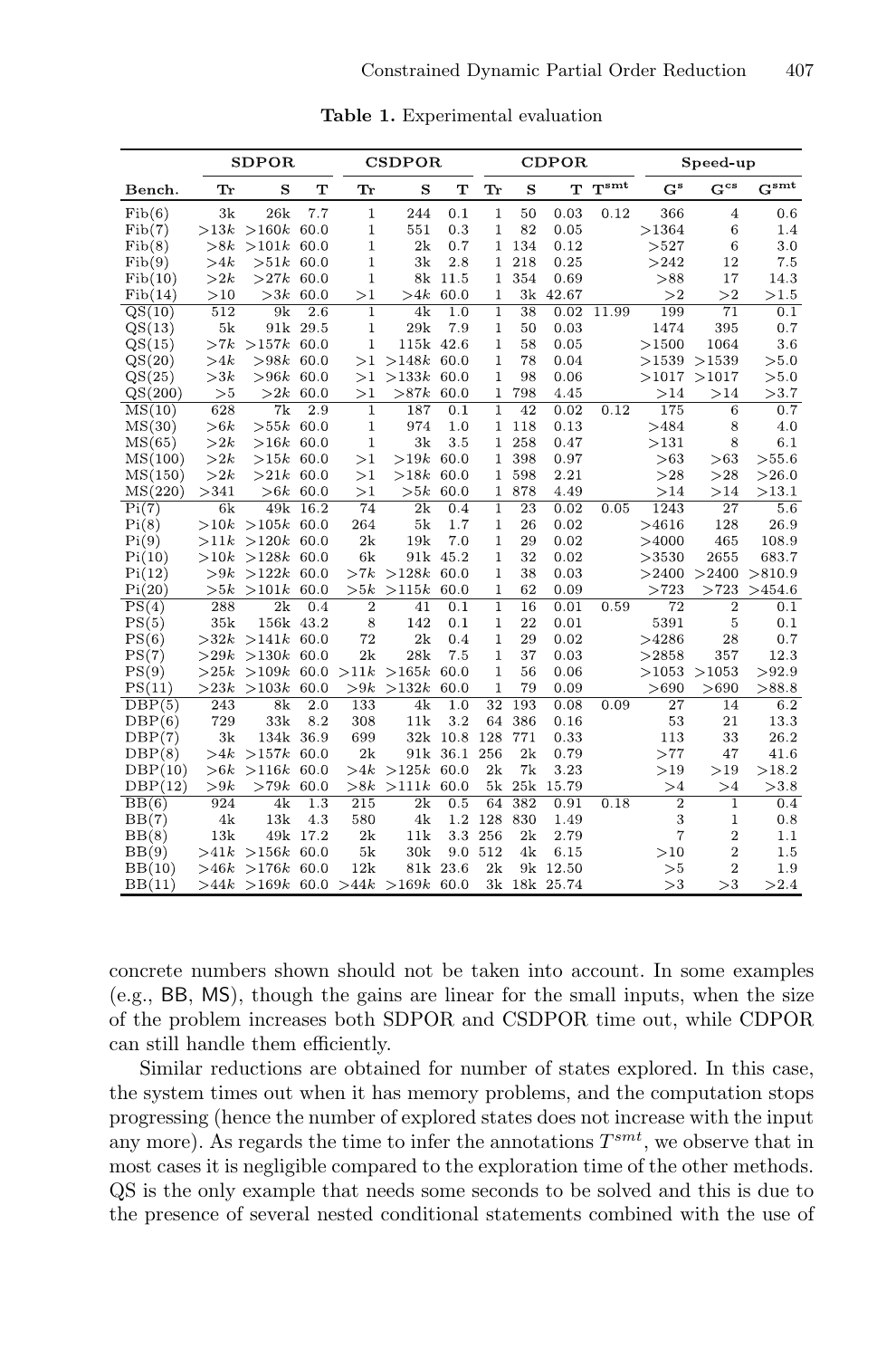built-in functions for lists, which makes the generated SMT encoding harder for the solver and the subsequent simplification step. Note that the inference is a pre-process which does not add complexity to the actual DPOR algorithm.

### **6 Related Work and Conclusions**

The notion of conditional independence in the context of POR was first introduced in [\[11,](#page-17-5)[15](#page-17-6)]. Also [\[12\]](#page-17-11) provides a similar strengthened dependency definition. CSDPOR was the first approach to exploit this notion within the state-of-the-art DPOR algorithm. We advance this line of research by fully integrating conditional independence within the DPOR framework by using *independence constraints* (ICs) together with the notion of *transitive uniform* conditional independence –which ensures the ICs hold along the whole execution sequence. Both ICs and transitive uniformity can be approximated statically and checked dynamically, making them effectively applicable within the dynamic framework. The work in [\[14](#page-17-12)[,21](#page-18-1)] generated for the first time ICs for processes with a single instruction following some predefined patterns. This is a problem strictly simpler than our inference of ICs both in the type of IC generated (restricted to the patterns) and on the single-instruction blocks they consider. Furthermore, our approach using an AllSAT SMT solver is different from the CEGAR approach in [\[4](#page-17-13)]. The ICs are used in [\[14,](#page-17-12)[21](#page-18-1)] for SMT-based bounded model checking, an approach to model checking fundamentally different from our stateless model checking setting. As a consequence ICs are used in a different way, in our case with no bounds on number of processes, nor derivation lengths, but requiring a uniformity condition on independence in order to ensure soundness. Maximal causality reduction [\[13\]](#page-17-14) is technically quite different from CDPOR as it integrates SMT solving within the dynamic algorithm.

Finally, data-centric DPOR (DCDPOR) [\[7](#page-17-15)] presents a new DPOR algorithm based on a different notion of dependency according to which the equivalence classes of derivations are based on the pairs read-write of variables. Consider the following three simple processes  $\{p, q, r\}$  and the initial state  $x = 0$ :

p: write(x=5), q: write(x=5), r: read(x). In DCDPOR, we have only three different observation functions:  $(r, x)$  (reading the initial value),  $(r, p)$ (reading the value that p writes),  $(r, q)$  (reading the value that q writes). Therefore, this notion of relational independence is finer grained than the traditional one in DPOR. However, DCDPOR does not consider conditional dependency, i.e., it does not realize that  $(r, p)$  and  $(r, q)$  are equivalent, and hence only two explorations are required (and explored by CDPOR). The example in conclusion, our approach and DCDPOR can complement each other: our approach would benefit from using a dependency based on the read-write pairs as proposed in DCDPOR, and DCDPOR would benefit from using conditional independence as proposed in our work. It remains as future work to study this integration. Related to DCDPOR, [\[16\]](#page-17-16) extends optimal DPOR with observers. For the previous example,  $[16]$  needs to explore five executions: r.p.q and r.q.p, are equivalent because  $p$  and  $q$  do not have any observer. Another improvement orthogonal to ours is to inspect dependencies over chains of events, as in [\[17,](#page-17-17)[19\]](#page-18-2).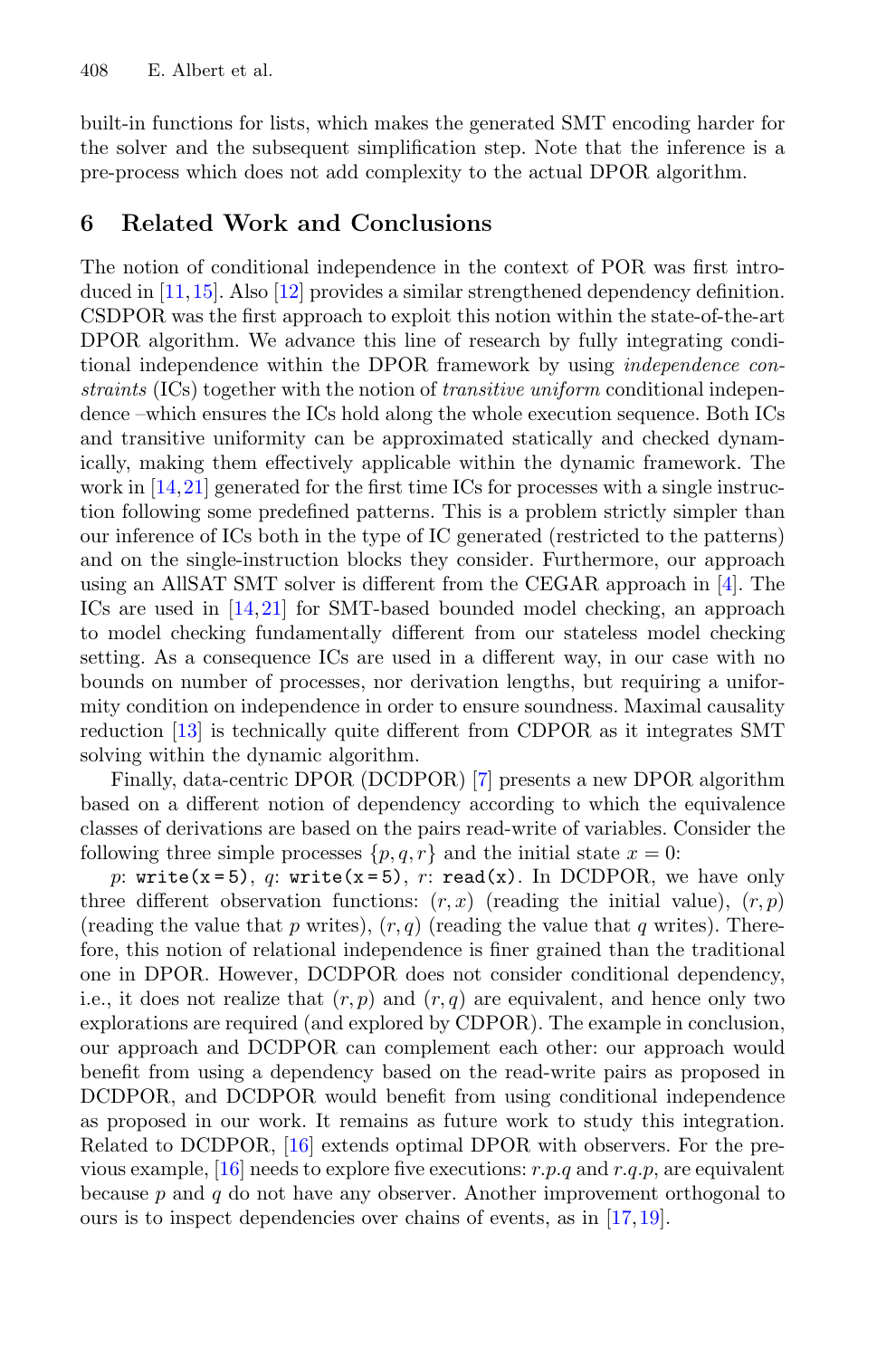# **References**

- <span id="page-17-3"></span>1. Abdulla, P.A., Aronis, S., Jonsson, B., Sagonas, K.: Source sets: a foundation for optimal dynamic partial order reduction. J. ACM **64**(4), 25:1–25:49 (2017)
- <span id="page-17-4"></span>2. Abdulla, P.A., Aronis, S., Jonsson, B., Sagonas, K.F.: Optimal dynamic partial order reduction. In: POPL, pp. 373–384 (2014)
- <span id="page-17-7"></span>3. Albert, E., Arenas, P., de la Banda, M.G., G´omez-Zamalloa, M., Stuckey, P.J.: Context-sensitive dynamic partial order reduction. In: Majumdar, R., Kunčak, V. (eds.) CAV 2017. LNCS, vol. 10426, pp. 526–543. Springer, Cham (2017). [https://](https://doi.org/10.1007/978-3-319-63387-9_26) [doi.org/10.1007/978-3-319-63387-9](https://doi.org/10.1007/978-3-319-63387-9_26) 26
- <span id="page-17-13"></span>4. Bansal, K., Koskinen, E., Tripp, O.: Commutativity condition refinement (2015)
- <span id="page-17-10"></span>5. Bofill, M., Nieuwenhuis, R., Oliveras, A., Rodríguez-Carbonell, E., Rubio, A.: The barcelogic SMT solver. In: Gupta, A., Malik, S. (eds.) CAV 2008. LNCS, vol. 5123, pp. 294–298. Springer, Heidelberg (2008). [https://doi.org/10.1007/978-3-](https://doi.org/10.1007/978-3-540-70545-1_27) [540-70545-1](https://doi.org/10.1007/978-3-540-70545-1_27) 27
- <span id="page-17-9"></span>6. Borralleras, C., Larraz, D., Oliveras, A., Rivero, J.M., Rodríguez-Carbonell, E., Rubio, A.: VeryMax: tool description for termCOMP 2016. In: WST (2016)
- <span id="page-17-15"></span>7. Chalupa, M., Chatterjee, K., Pavlogiannis, A., Vaidya, K., Sinha, N.: Data-centric dynamic partial order reduction. In: POPL 2018 (2018)
- <span id="page-17-0"></span>8. Clarke, E.M., Grumberg, O., Minea, M., Peled, D.A.: State space reduction using partial order techniques. STTT **2**(3), 279–287 (1999)
- <span id="page-17-2"></span>9. Flanagan, C., Godefroid, P.: Dynamic partial-order reduction for model checking software. In: POPL, pp. 110–121 (2005)
- <span id="page-17-1"></span>10. Godefroid, P. (ed.): Partial-Order Methods for the Verification of Concurrent Systems. LNCS, vol. 1032. Springer, Heidelberg (1996). [https://doi.org/10.1007/3-](https://doi.org/10.1007/3-540-60761-7) [540-60761-7](https://doi.org/10.1007/3-540-60761-7)
- <span id="page-17-5"></span>11. Godefroid, P., Pirottin, D.: Refining dependencies improves partial-order verification methods (extended abstract). In: Courcoubetis, C. (ed.) CAV 1993. LNCS, vol. 697, pp. 438–449. Springer, Heidelberg (1993). [https://doi.org/10.1007/3-540-](https://doi.org/10.1007/3-540-56922-7_36) [56922-7](https://doi.org/10.1007/3-540-56922-7_36) 36
- <span id="page-17-11"></span>12. Günther, H., Laarman, A., Sokolova, A., Weissenbacher, G.: Dynamic reductions for model checking concurrent software. In: Bouajjani, A., Monniaux, D. (eds.) VMCAI 2017. LNCS, vol. 10145, pp. 246–265. Springer, Cham (2017). [https://](https://doi.org/10.1007/978-3-319-52234-0_14) [doi.org/10.1007/978-3-319-52234-0](https://doi.org/10.1007/978-3-319-52234-0_14) 14
- <span id="page-17-14"></span>13. Huang, S., Huang, J.: Speeding up maximal causality reduction with static dependency analysis. In: ECOOP, pp. 16:1–16:22 (2017)
- <span id="page-17-12"></span>14. Kahlon, V., Wang, C., Gupta, A.: Monotonic partial order reduction: an optimal symbolic partial order reduction technique. In: Bouajjani, A., Maler, O. (eds.) CAV 2009. LNCS, vol. 5643, pp. 398–413. Springer, Heidelberg (2009). [https://doi.org/](https://doi.org/10.1007/978-3-642-02658-4_31) [10.1007/978-3-642-02658-4](https://doi.org/10.1007/978-3-642-02658-4_31) 31
- <span id="page-17-6"></span>15. Katz, S., Peled, D.A.: Defining conditional independence using collapses. TCS **101**(2), 337–359 (1992)
- <span id="page-17-16"></span>16. Aronis, S., Jonsson, B., Lång, M., Sagonas, K.: Optimal dynamic partial order reduction with observers. In: Beyer, D., Huisman, M. (eds.) TACAS 2018. LNCS, vol. 10806, pp. 229–248. Springer, Cham (2018). [https://doi.org/10.1007/978-3-](https://doi.org/10.1007/978-3-319-89963-3_14) [319-89963-3](https://doi.org/10.1007/978-3-319-89963-3_14) 14
- <span id="page-17-17"></span>17. Nguyen, H.T.T., Rodríguez, C., Sousa, M., Coti, C., Petrucci, L.: Quasi-optimal partial order reduction. CoRR, abs/1802.03950 (2018)
- <span id="page-17-8"></span>18. Nielson, F., Nielson, H.R., Hankin, C.: Principles of Program Analysis. Springer, Heidelberg (1999). <https://doi.org/10.1007/978-3-662-03811-6>